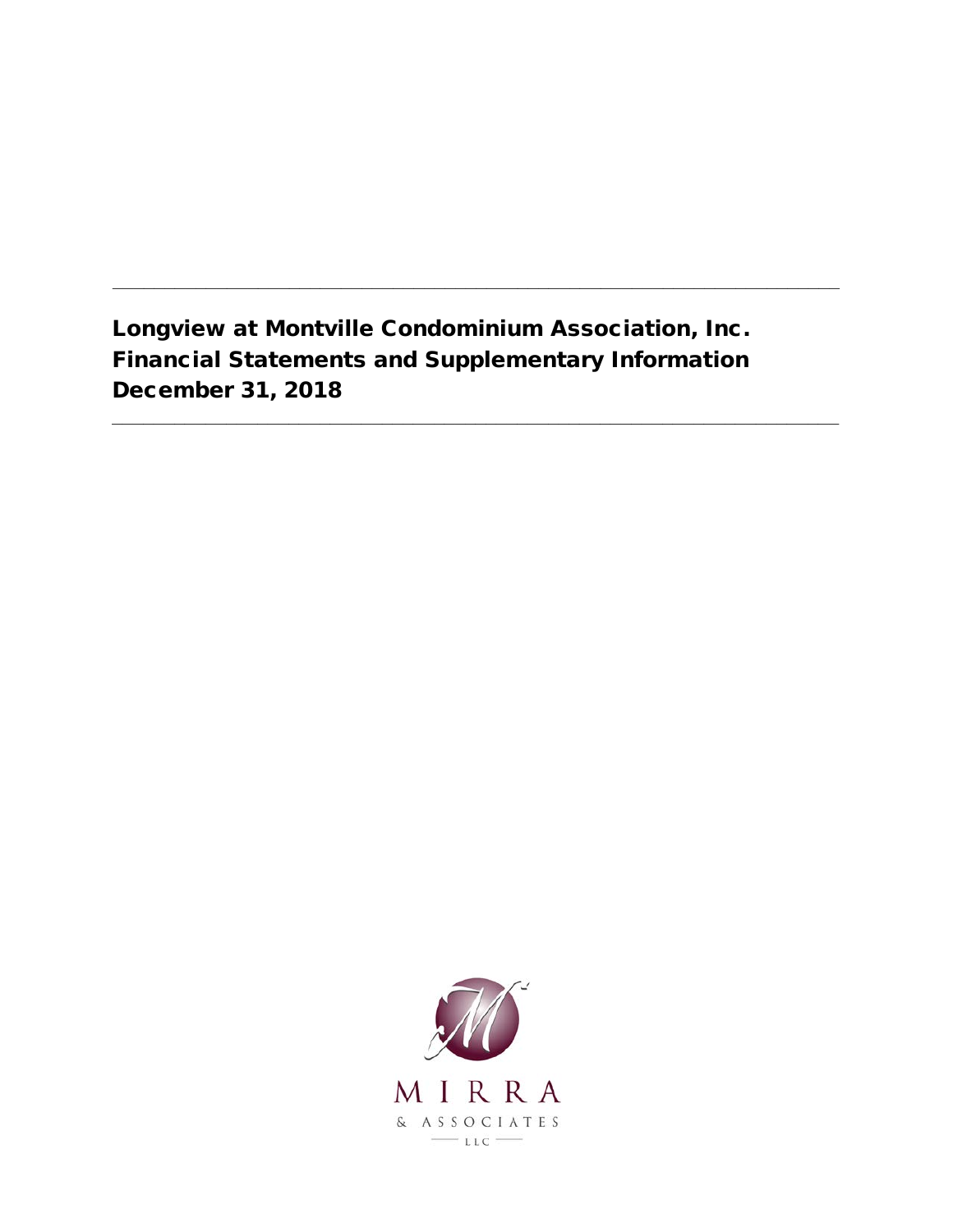#### **Page 2018 Page 2018 Page 2018**

| <b>Independent Auditor's Report machinesis and continuum control of 1-2</b>                   |  |
|-----------------------------------------------------------------------------------------------|--|
| <b>Financial Statements</b>                                                                   |  |
|                                                                                               |  |
|                                                                                               |  |
|                                                                                               |  |
|                                                                                               |  |
|                                                                                               |  |
| <b>Supplementary Information</b>                                                              |  |
|                                                                                               |  |
| Schedule of Total Revenues, Operating Expenses and<br>Allocations to Funds - Actual to Budget |  |
| Schedule of Non-Operating Fund Expenses                                                       |  |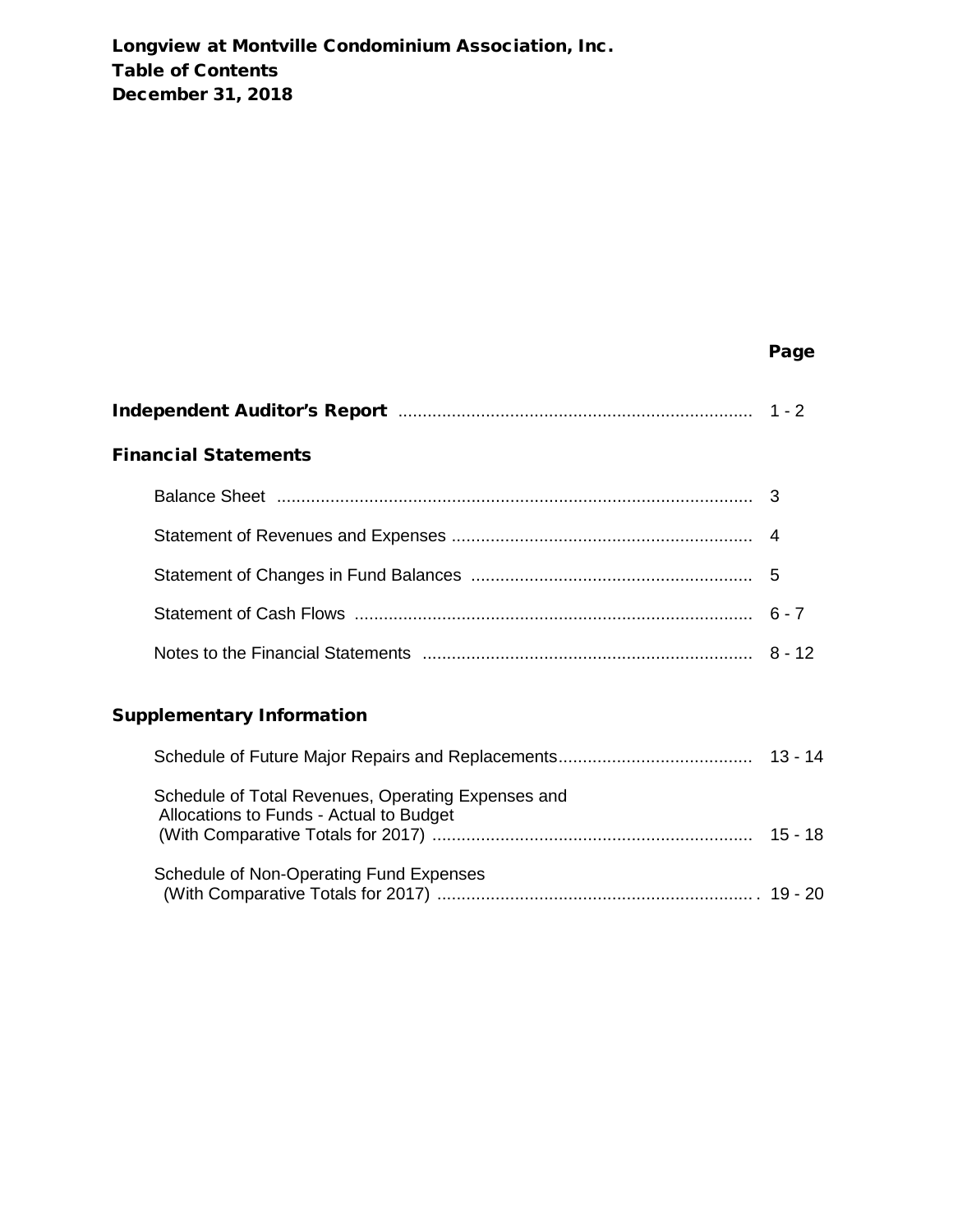

1000 Courtyard Drive Hillsborough, NJ 08844 Tel 908.281.4500 Fax 908.281.4504 www.mirracpas.com

# Independent Auditor's Report

### To the Board of Trustees and Unit Owners of Longview at Montville Condominium Association, Inc.

We have audited the accompanying financial statements of Longview at Montville Condominium Association, Inc., which comprise the balance sheet as of December 31, 2018, and the related statements of revenues and expenses, changes in fund balances and cash flows for the year then ended, and the related notes to the financial statements.

#### *Board and Management's Responsibility for the Financial Statements*

The Board and Management are responsible for the preparation and fair presentation of these financial statements in accordance with accounting principles generally accepted in the United States of America; this includes the design, implementation, and maintenance of internal control relevant to the preparation and fair presentation of financial statements that are free from material misstatement, whether due to fraud or error.

#### *Auditor's Responsibility*

Our responsibility is to express an opinion on these financial statements based on our audit. We conducted our audit in accordance with auditing standards generally accepted in the United States of America. Those standards require that we plan and perform the audit to obtain reasonable assurance about whether the financial statements are free from material misstatement.

An audit involves performing procedures to obtain audit evidence about the amounts and disclosures in the financial statements. The procedures selected depend on the auditor's judgment, including the assessment of the risks of material misstatement of the financial statements, whether due to fraud or error. In making those risk assessments, the auditor considers internal control relevant to the entity's preparation and fair presentation of the financial statements in order to design audit procedures that are appropriate in the circumstances, but not for the purpose of expressing an opinion on the effectiveness of the entity's internal control. Accordingly, we express no such opinion. An audit also includes evaluating the appropriateness of accounting policies used and the reasonableness of significant accounting estimates, as well as evaluating the overall presentation of the financial statements.

We believe that the audit evidence we have obtained is sufficient and appropriate to provide a basis for our audit opinion.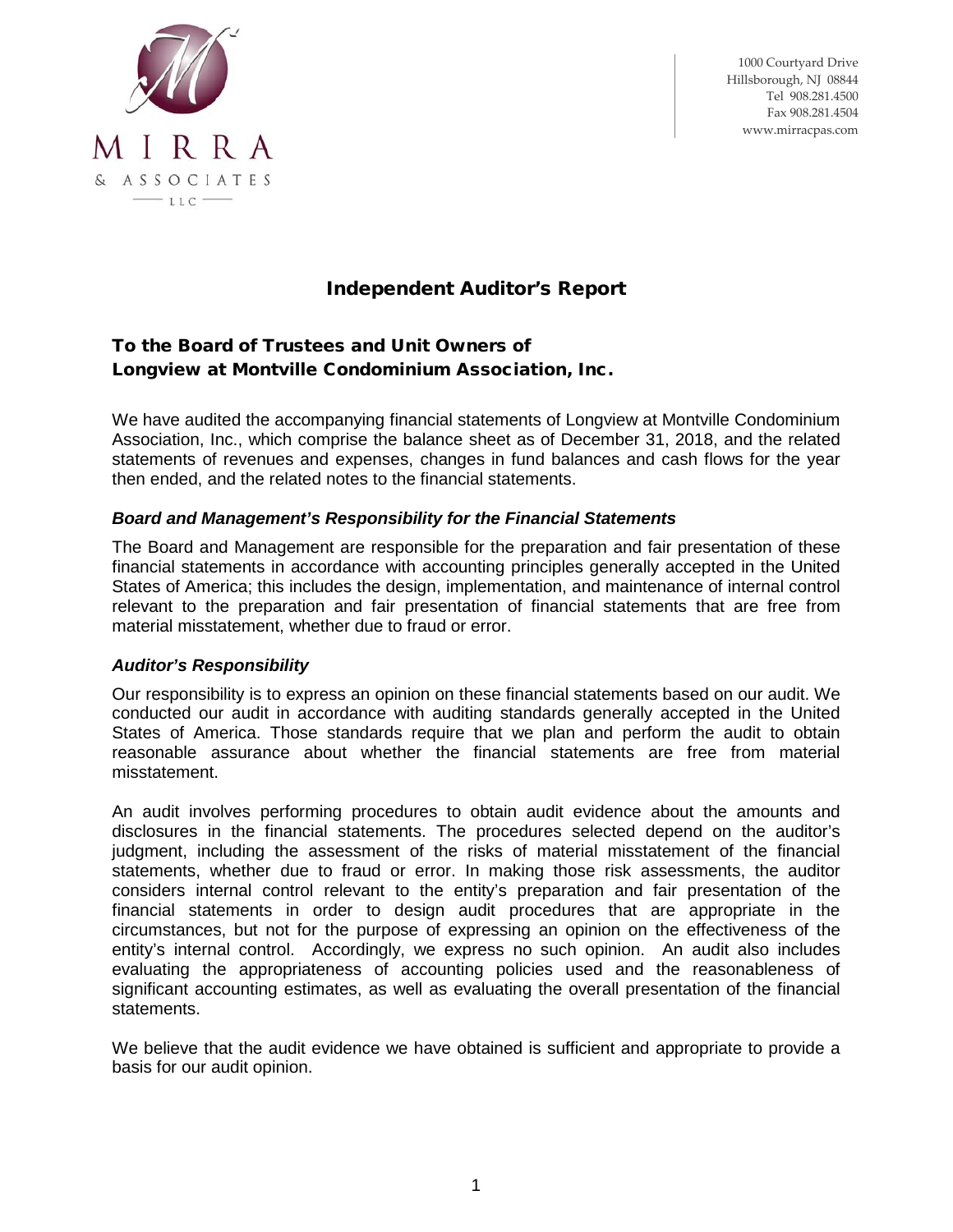### Longview at Montville Condominium Association, Inc. Independent Auditor's Report

#### *Opinion*

In our opinion, the financial statements referred to above present fairly, in all material respects, the financial position of Longview at Montville Condominium Association, Inc. as of December 31, 2018, and the results of its operations and its cash flows for the year then ended in conformity with accounting principles generally accepted in the United States of America.

#### *Disclaimer of Opinion on Required Supplementary Information*

Accounting principles generally accepted in the United States of America require that future major repairs and replacements on page 13 and 14 be presented to supplement the basic financial statements. Such information, although not a part of the basic financial statements, is required by the Financial Accounting Standards Board, who considers it to be an essential part of financial reporting for placing the basic financial statements in an appropriate operational, economic, or historical context. We have applied certain limited procedures to the required supplementary information in accordance with auditing standards generally accepted in the United States of America, which consisted of inquiries about the methods of preparing the information and comparing the information for consistency with responses to our inquiries, the basic financial statements, and other knowledge we obtained during our audit of the basic financial statements. We do not express an opinion or provide any assurance on the information because the limited procedures do not provide us with sufficient evidence to express an opinion or provide any assurance.

#### *Report on Other Supplementary Information*

Our audit was conducted for the purpose of forming an opinion on the financial statements as a whole. The supplementary information on pages 15 through 20 is presented for purposes of additional analysis and is not a required part of the financial statements. Such information is the responsibility of the Association and was derived from and relates directly to the underlying accounting and other records used to prepare the financial statements. The information, except for the portion marked "unaudited", has been subjected to the auditing procedures applied in the audit of the financial statements and certain additional procedures, including comparing and reconciling such information directly to the underlying accounting and other records used to prepare the financial statements or to the financial statements themselves, and other additional procedures in accordance with auditing standards generally accepted in the United States of America. In our opinion, the information is fairly stated in all material respects in relation to the financial statements as a whole. The information marked "unaudited" has not been subjected to the auditing procedures applied in the audit of the financial statements and, accordingly, we do not express an opinion or provide any assurance on it.

Nerra : Associates

Hillsborough, New Jersey April 19, 2019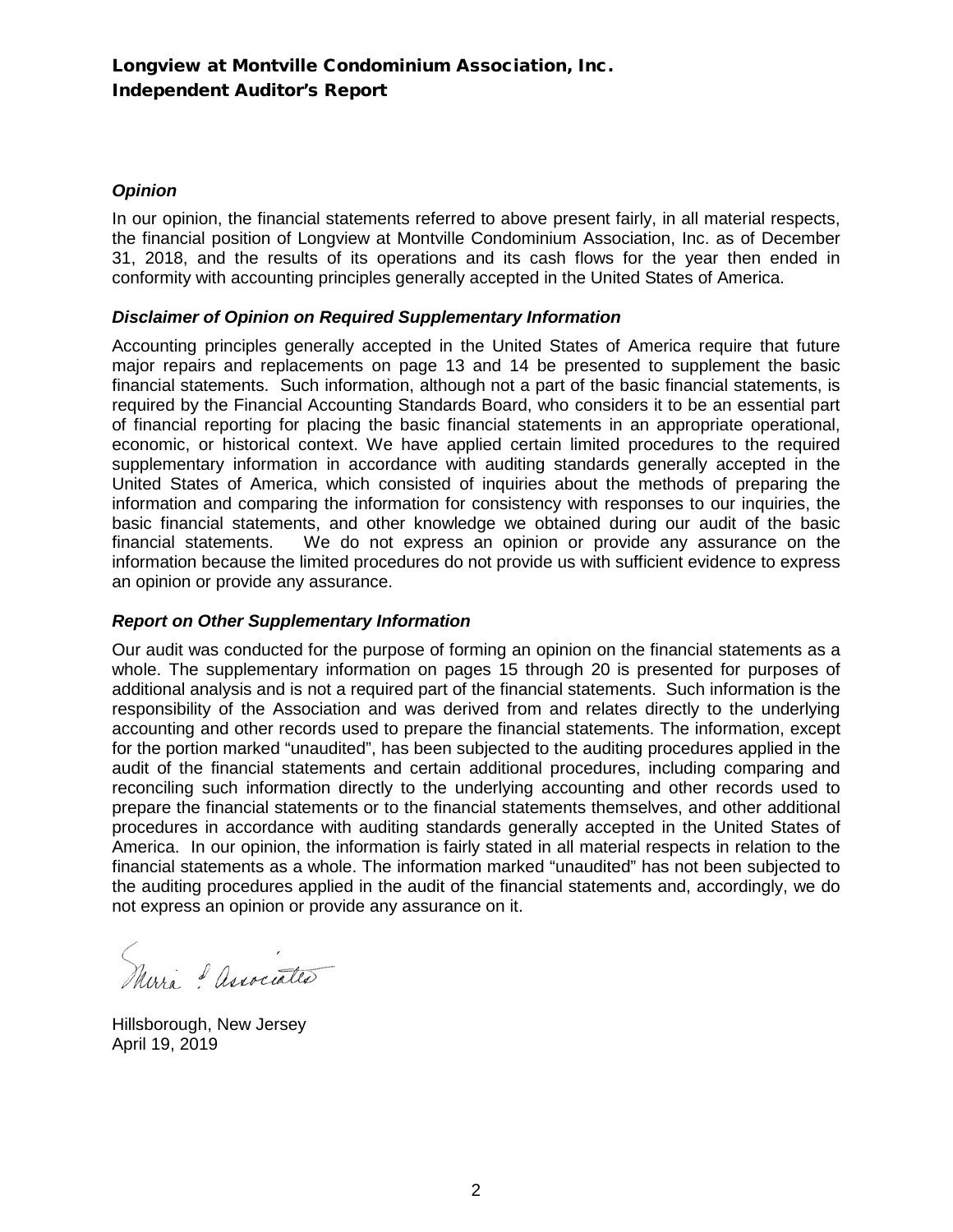# Longview at Montville Condominium Association, Inc. December 31, 2018 Balance Sheet

|                                                               |               |              |           | Snow         | Deferred                            |               |
|---------------------------------------------------------------|---------------|--------------|-----------|--------------|-------------------------------------|---------------|
|                                                               |               | Operating    | Insurance | Reserve      | Maintenance                         | Replacement   |
|                                                               | Total         | Fund         | Fund      | Fund         | Fund                                | Fund          |
| <b>Assets</b>                                                 |               |              |           |              |                                     |               |
| Cash and cash equivalents                                     | 584,166<br>\$ | \$319,912    | \$<br>65  | 32,608<br>\$ | \$<br>72,286                        | 159,295<br>\$ |
| Certificates of deposit                                       | 2,640,000     | 150,000      |           | 290,000      |                                     | 2,200,000     |
| Accrued interest receivable                                   | 6,607         |              |           |              |                                     | 6,607         |
| Assessments receivable, net of                                |               |              |           |              |                                     |               |
| allowance for doubtful                                        |               |              |           |              |                                     |               |
| assessments of \$12,000                                       | 12,496        | 12,496       |           |              |                                     |               |
| Due from Township                                             | 41,700        | 21,930       |           | 19,770       |                                     |               |
| Prepaid insurance                                             | 85,936        | 85,936       |           |              |                                     |               |
| Interfund balances                                            |               | 17,273       | 62        | (8,928)      | 46                                  | (8, 453)      |
|                                                               |               |              |           |              |                                     |               |
| <b>Total Assets</b>                                           | \$3,370,905   | \$607,547    | 127<br>\$ | \$333,450    | 72,332<br>$\boldsymbol{\mathsf{S}}$ | \$2,357,449   |
| <b>Liabilities and Fund Balances</b><br><b>Liabilities</b>    |               |              |           |              |                                     |               |
|                                                               |               |              |           |              |                                     |               |
| Accounts payable and accrued                                  |               |              |           |              |                                     |               |
| expenses                                                      | \$<br>59,751  | 34,589<br>\$ | \$        | \$           | \$<br>25,162                        | \$            |
| Assessments received in advance<br>Unexpended insurance claim | 75,363        | 75,363       |           |              |                                     |               |
| proceeds                                                      | 28,115        | 28,115       |           |              |                                     |               |
| Refundable security deposits                                  | 21,850        | 21,850       |           |              |                                     |               |
|                                                               |               |              |           |              |                                     |               |
| <b>Total Liabilities</b>                                      | 185,079       | 159,917      |           |              | 25,162                              |               |
| Commitments                                                   |               |              |           |              |                                     |               |
| <b>Fund Balances</b>                                          | 3,185,826     | 447,630      | 127       | 333,450      | 47,170                              | 2,357,449     |
| <b>Total Liabilities and</b>                                  |               |              |           |              |                                     |               |
| <b>Fund Balances</b>                                          | \$3,370,905   | \$607,547    | \$<br>127 | \$333,450    | 72,332<br>\$                        | \$2,357,449   |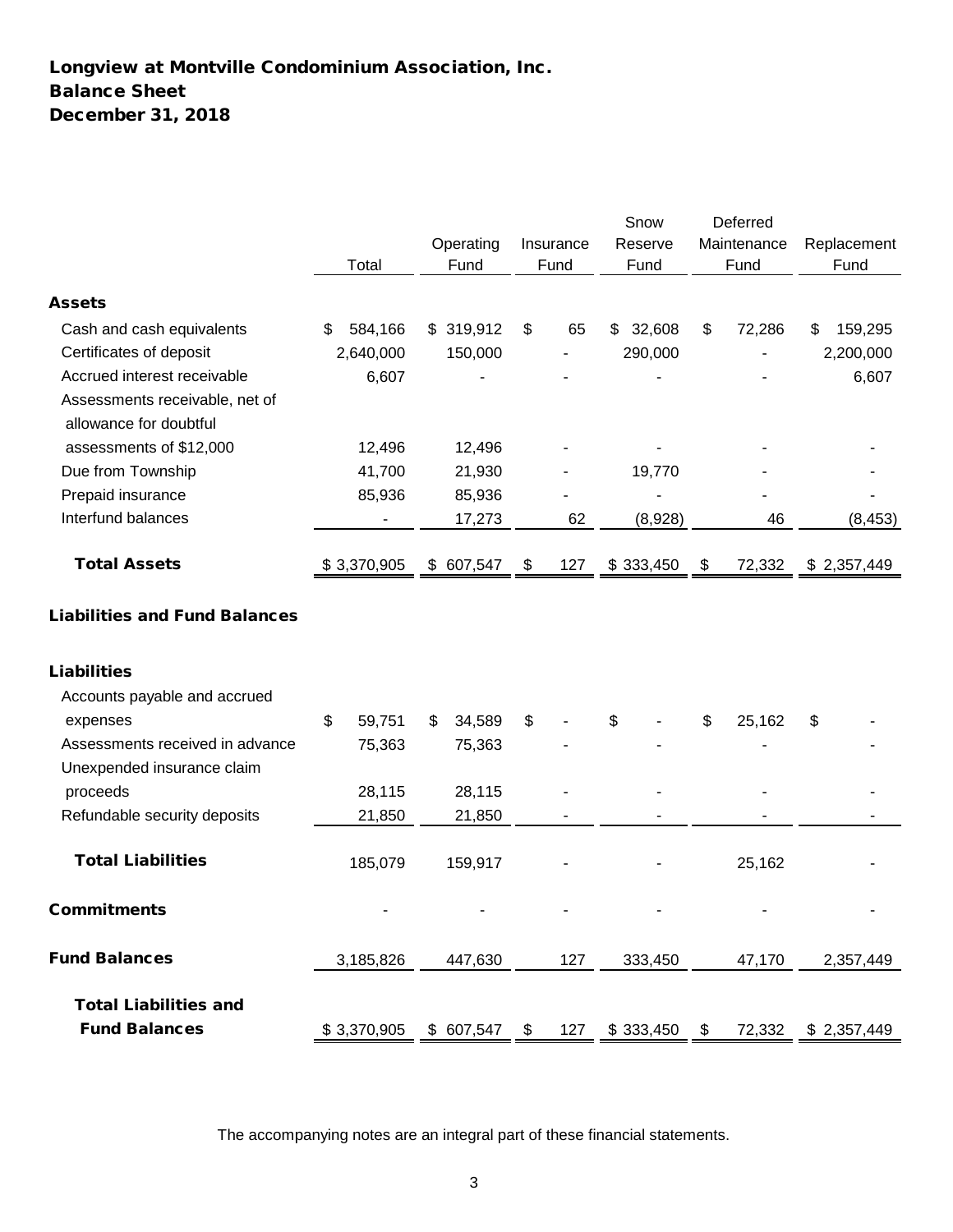## Longview at Montville Condominium Association, Inc. For the Year Ended December 31, 2018 Statement of Revenues and Expenses

|                             |                 |              |                              | Snow          | Deferred        |               |
|-----------------------------|-----------------|--------------|------------------------------|---------------|-----------------|---------------|
|                             |                 | Operating    | Insurance                    | Reserve       | Maintenance     | Replacement   |
|                             | Total           | Fund         | Fund                         | Fund          | Fund            | Fund          |
|                             |                 |              |                              |               |                 |               |
| <b>Revenues</b>             |                 |              |                              |               |                 |               |
| Maintenance assessments     | 2,637,913<br>\$ | \$1,244,678  | \$<br>٠                      | \$<br>119,773 | 110,000<br>\$   | \$1,163,462   |
| Special assessment          | 342,791         | 111,099      | $\blacksquare$               | 231,692       |                 |               |
| Insurance claim proceeds    | 109,508         | 28,115       |                              | 81,393        |                 |               |
| Township reimbursement      | 41,700          | 21,930       |                              | 19,770        |                 |               |
| Interest income             | 39,990          | 3,083        |                              | 1,357         | 569             | 34,981        |
| Legal fees reimbursement    | 5,922           | 5,922        |                              |               |                 |               |
| Late fees and fines income  | 4,219           | 4,219        |                              |               |                 |               |
| Clubhouse rental income     | 2,000           | 2,000        |                              |               |                 |               |
| Other income                | 820             | 820          |                              |               |                 |               |
| <b>Total Revenues</b>       | 3,184,863       | 1,421,866    | $\qquad \qquad \blacksquare$ | 453,985       | 110,569         | 1,198,443     |
| <b>Expenses</b>             |                 |              |                              |               |                 |               |
| Administrative              | 618,154         | 617,683      |                              | 155           | 154             | 162           |
| Building and grounds        | 547,219         | 547,219      |                              |               |                 |               |
| Pool and clubhouse          | 80,462          | 80,462       |                              |               |                 |               |
| <b>Utilities</b>            | 95,769          | 95,769       |                              |               |                 |               |
| Non-operating fund expenses | 841,981         |              |                              | 403,375       | 158,034         | 280,572       |
| <b>Total Expenses</b>       | 2,183,585       | 1,341,133    |                              | 403,530       | 158,188         | 280,734       |
| <b>Excess (Deficiency)</b>  |                 |              |                              |               |                 |               |
| of Revenues Over            |                 |              |                              |               |                 |               |
| <b>Expenses</b>             | 1,001,278<br>\$ | \$<br>80,733 | \$                           | 50,455<br>\$  | \$<br>(47, 619) | \$<br>917,709 |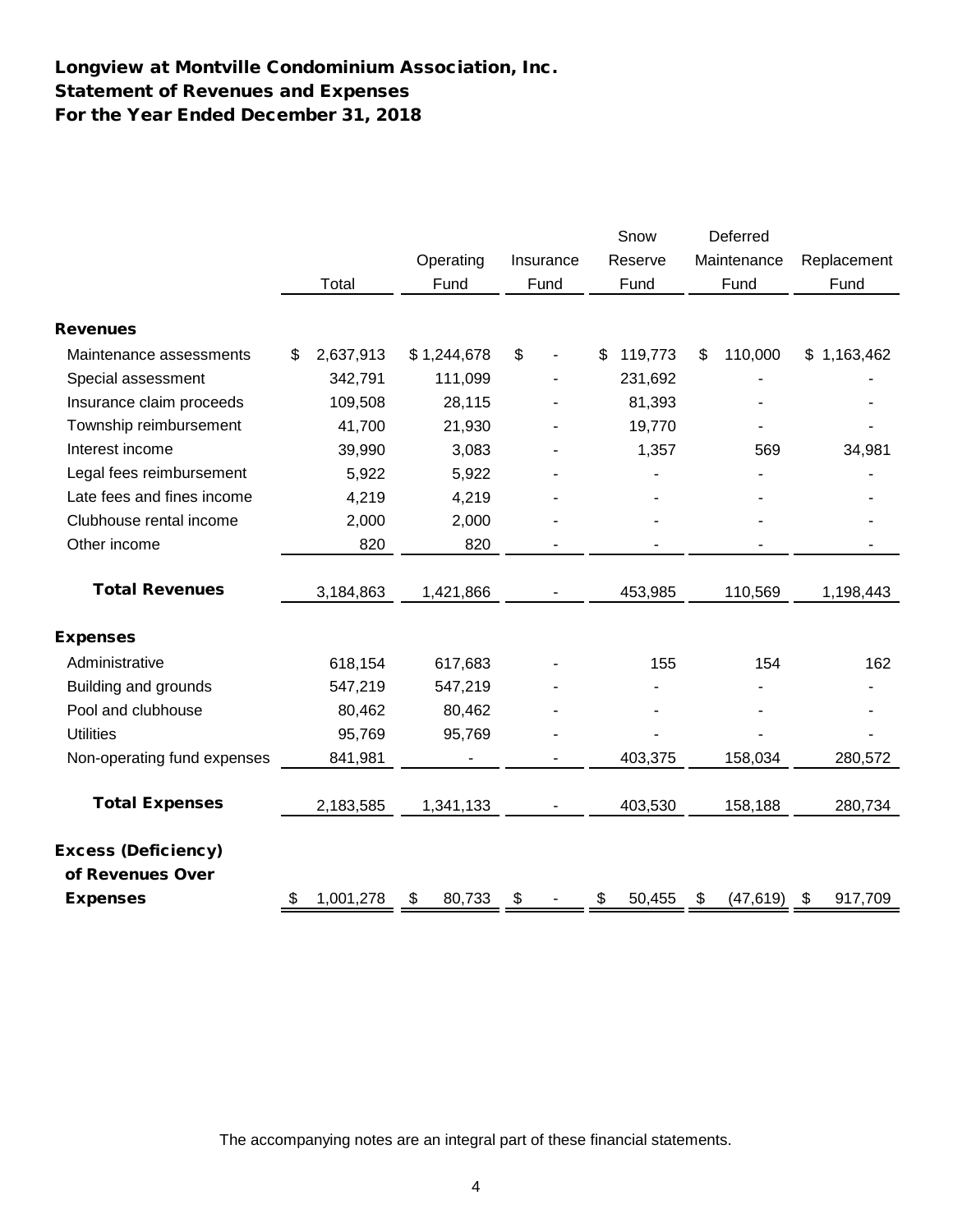# Longview at Montville Condominium Association, Inc. Statement of Changes in Fund Balances For the Year Ended December 31, 2018

|                                                |             |           | <b>Operating Fund</b> |            |           |           |              |             |
|------------------------------------------------|-------------|-----------|-----------------------|------------|-----------|-----------|--------------|-------------|
|                                                |             | Total     | Working               |            |           | Snow      | Deferred     |             |
|                                                |             | Operating | Capital               | Cumulative | Insurance | Reserve   | Maintenance  | Replacement |
|                                                | Total       | Fund      | Contributions         | Surplus    | Fund      | Fund      | Fund         | Fund        |
| <b>Fund Balances -</b>                         |             |           |                       |            |           |           |              |             |
| <b>Beginning of Year</b>                       | \$2,160,444 | \$354,845 | \$<br>78,801          | \$276,044  | \$<br>127 | \$282,995 | \$<br>94,789 | \$1,427,688 |
| <b>Working Capital</b><br><b>Contributions</b> | 24,104      | 12,052    | 12,052                |            |           |           |              | 12,052      |
|                                                |             |           |                       |            |           |           |              |             |
| <b>Excess (Deficiency)</b><br>of Revenues Over |             |           |                       |            |           |           |              |             |
| <b>Expenses</b>                                | 1,001,278   | 80,733    |                       | 80,733     |           | 50,455    | (47, 619)    | 917,709     |
| <b>Fund Balances -</b>                         |             |           |                       |            |           |           |              |             |
| <b>End of Year</b>                             | \$3,185,826 | \$447,630 | \$<br>90,853          | \$356,777  | \$<br>127 | \$333,450 | \$<br>47,170 | \$2,357,449 |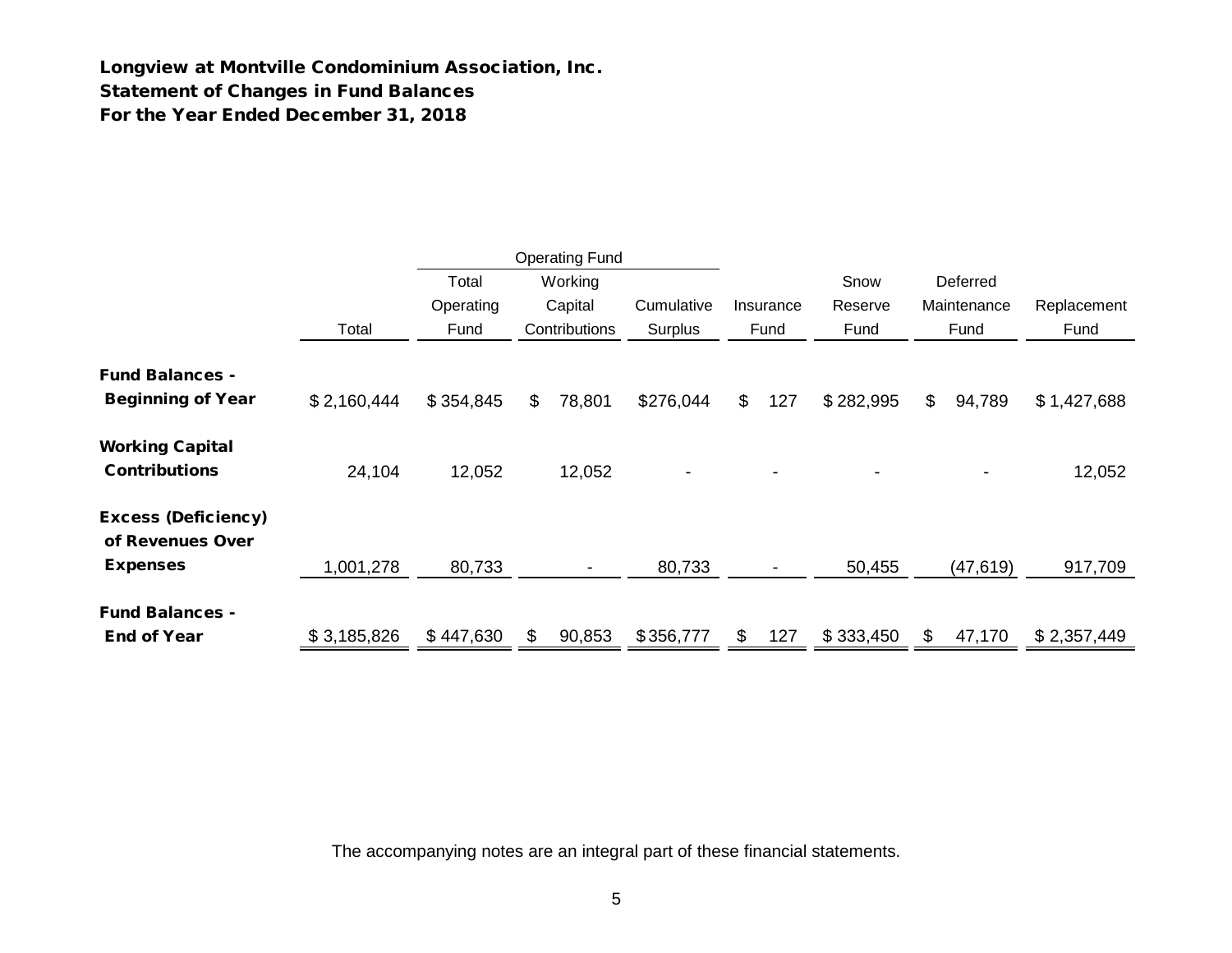# Longview at Montville Condominium Association, Inc. For the Year Ended December 31, 2018 Statement of Cash Flows

|                                    |             |           |           | Snow          | Deferred        |               |
|------------------------------------|-------------|-----------|-----------|---------------|-----------------|---------------|
|                                    |             | Operating | Insurance | Reserve       | Maintenance     | Replacement   |
|                                    | Total       | Fund      | Fund      | Fund          | Fund            | Fund          |
|                                    |             |           |           |               |                 |               |
| <b>Cash Flows from</b>             |             |           |           |               |                 |               |
| <b>Operating Activities</b>        |             |           |           |               |                 |               |
| Excess (deficiency) of revenues    |             |           |           |               |                 |               |
| over expenses                      | \$1,001,278 | \$80,733  | \$        | 50,455<br>\$. | \$<br>(47, 619) | \$<br>917,709 |
| Adjustments to reconcile excess    |             |           |           |               |                 |               |
| (deficiency) of revenues over      |             |           |           |               |                 |               |
| expenses to net cash provided by   |             |           |           |               |                 |               |
| (used in) operating activities:    |             |           |           |               |                 |               |
| Bad debt expense                   | 5,371       | 5,371     |           |               |                 |               |
| Amortization of prepaid loan costs | 3,323       |           |           |               |                 | 3,323         |
| Change in assets and liabilities:  |             |           |           |               |                 |               |
| Assessments receivable             | (6, 823)    | (6, 823)  |           |               |                 |               |
| Due from Township                  | 919         | 919       |           |               |                 |               |
| Prepaid expenses                   | (5,839)     | (5,839)   |           |               |                 |               |
| Accounts payable and accrued       |             |           |           |               |                 |               |
| expenses                           | 5,472       | (8,822)   |           | (10, 868)     | 25,162          |               |
| Assessments received in advance    | (4, 238)    | (4,238)   |           |               |                 |               |
| Unexpended insurance claim         |             |           |           |               |                 |               |
| proceeds                           | 28,115      | 28,115    |           |               |                 |               |
| Refundable security deposits       | 4,850       | 4,850     |           |               |                 |               |
| <b>Net Cash Provided By</b>        |             |           |           |               |                 |               |
| (Used In) Operating                |             |           |           |               |                 |               |
| <b>Activities</b>                  | 1,032,428   | 94,266    |           | 39,587        | (22, 457)       | 921,032       |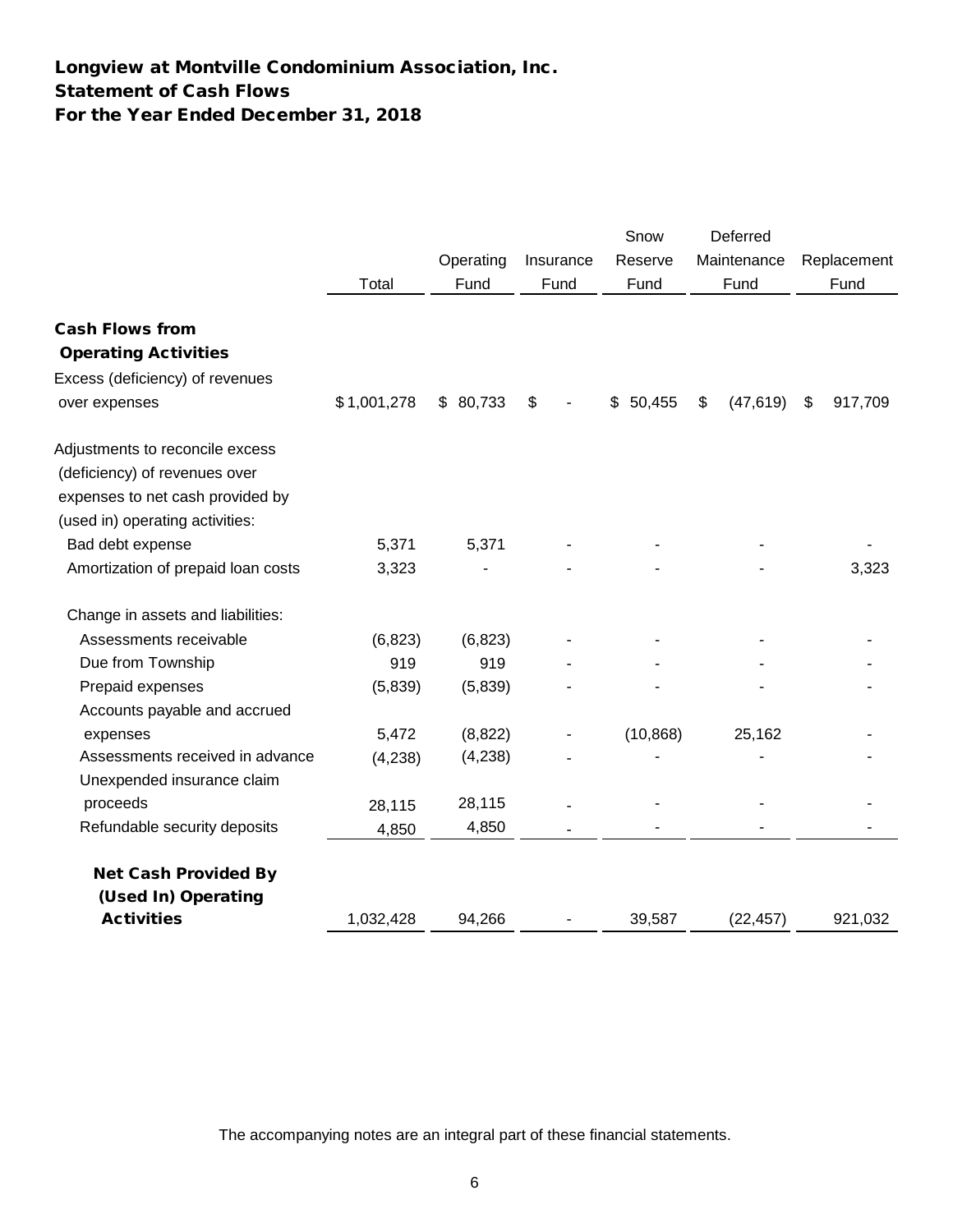# Statement of Cash Flows Longview at Montville Condominium Association, Inc. For the Year Ended December 31, 2018

|                                                          |             |           |                     | Snow       | Deferred     |               |
|----------------------------------------------------------|-------------|-----------|---------------------|------------|--------------|---------------|
|                                                          |             | Operating | Insurance           | Reserve    | Maintenance  | Replacement   |
|                                                          | Total       | Fund      | Fund                | Fund       | Fund         | Fund          |
| (Continued)                                              |             |           |                     |            |              |               |
| <b>Cash Flows from</b>                                   |             |           |                     |            |              |               |
| <b>Investing Activities</b>                              |             |           |                     |            |              |               |
| Purchase of certificates of deposit                      | (1,790,000) | (50,000)  |                     | (290,000)  |              | (1,450,000)   |
| Maturity of certificates of deposit                      | 945,000     | 100,000   |                     |            |              | 845,000       |
| Working capital contributions                            | 24,104      | 12,052    |                     |            |              | 12,052        |
| <b>Net Cash Provided by</b>                              |             |           |                     |            |              |               |
| (Used in) Investing                                      |             |           |                     |            |              |               |
| <b>Activities</b>                                        | (820, 896)  | 62,052    |                     | (290,000)  |              | (592, 948)    |
| <b>Cash Flows from</b>                                   |             |           |                     |            |              |               |
| <b>Financing Activities</b>                              |             |           |                     |            |              |               |
| Change in interfund balances                             |             | (4,625)   | (20)                | 3,173      | (46)         | 1,518         |
| Principal payments on loan                               | (556, 388)  |           |                     |            |              | (556, 388)    |
|                                                          |             |           |                     |            |              |               |
| <b>Net Cash Provided By</b><br>(Used In) Financing       |             |           |                     |            |              |               |
| <b>Activities</b>                                        | (556, 388)  | (4,625)   | (20)                | 3,173      | (46)         | (554, 870)    |
|                                                          |             |           |                     |            |              |               |
| Net Increase (Decrease) in                               |             |           |                     |            |              |               |
| <b>Cash and Cash Equivalents</b>                         | (344, 856)  | 151,693   | (20)                | (247, 240) | (22, 503)    | (226, 786)    |
| <b>Cash and Cash Equivalents -</b>                       |             |           |                     |            |              |               |
| <b>Beginning of Year</b>                                 | 929,022     | 168,219   | 85                  | 279,848    | 94,789       | 386,081       |
|                                                          |             |           |                     |            |              |               |
| <b>Cash and Cash Equivalents -</b><br><b>End of Year</b> |             |           |                     |            |              |               |
|                                                          | 584,166     | \$319,912 | 65<br>$\mathcal{S}$ | \$32,608   | 72,286<br>\$ | \$<br>159,295 |
| <b>Supplemental Disclosure</b>                           |             |           |                     |            |              |               |
| Cash paid for:                                           |             |           |                     |            |              |               |
| Income taxes                                             | \$          |           |                     |            |              |               |
| Interest on loan                                         | 8,687       |           |                     |            |              |               |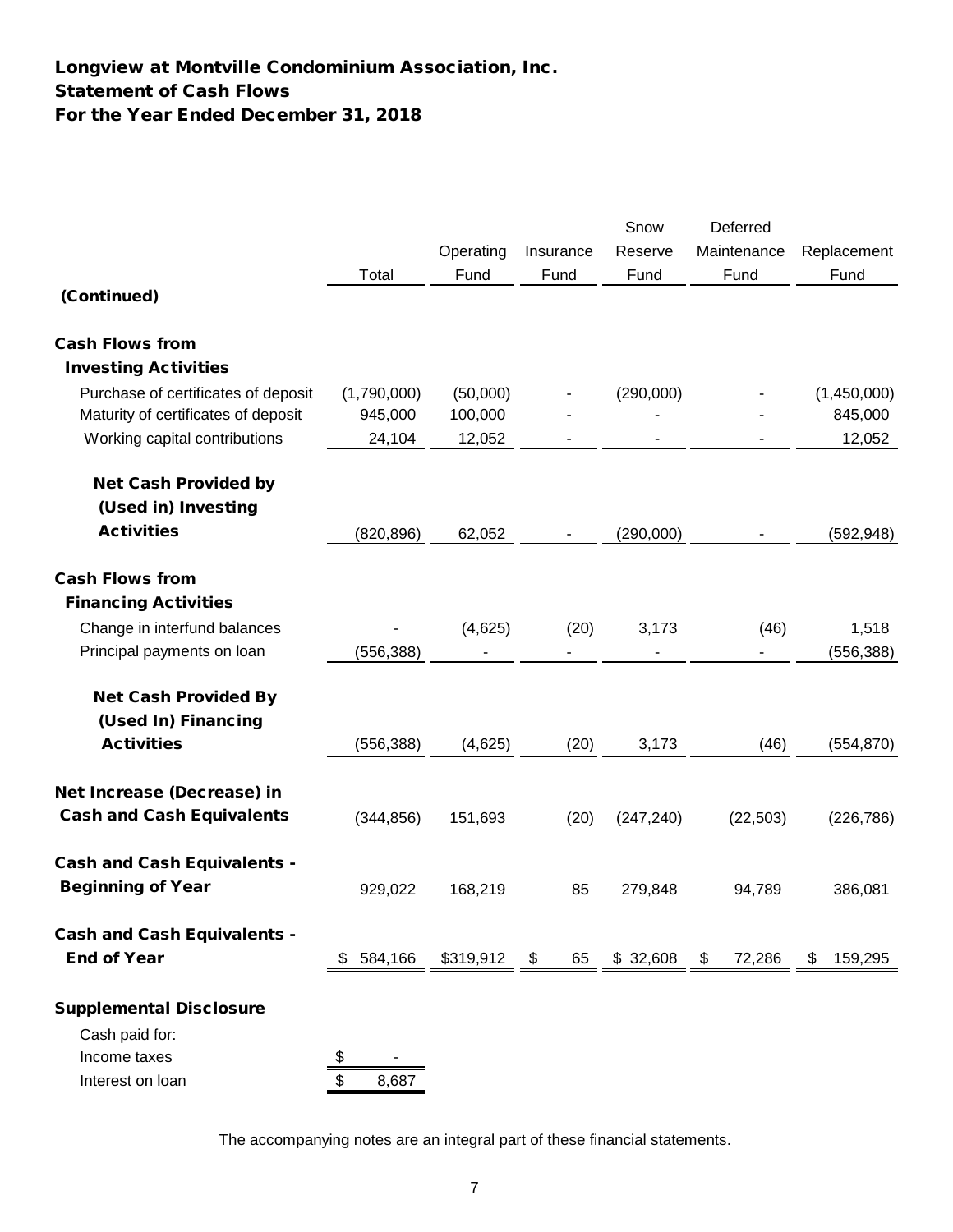#### Note 1 Nature of Organization

Longview at Montville Condominium Association, Inc. (the "Association") is a New Jersey corporation subject to the provisions of the Condominium Act of the State of New Jersey. The Association is responsible for the operation and maintenance of the common property. Consisting of 576 residential units (including 119 Mount Laurel affordable units), the Association is located on approximately 117 acres in Montville, New Jersey. Recreational facilities include a clubhouse, swimming pool and tennis courts.

#### Note 2 Summary of Significant Accounting Policies

**Fund Accounting** - The Association's governing documents (i.e., Public Offering Statement, Master Deed and By-laws) provide certain guidelines for governing its financial activities. To ensure observance of limitations and restrictions on the use of financial resources, the Association maintains its accounts in accordance with the principles of fund accounting. Financial resources are classified for accounting and reporting purposes in the following funds established according to their nature and purpose:

**Operating Fund** - This fund represents the portion of expendable funds that are available for the general operations of the Association.

**Insurance Fund** - The purpose of the fund is to accumulate sufficient amounts which will allow the Association to have the necessary resources to secure and maintain adequate insurance coverage as required by the Association's documents.

**Snow Reserve Fund** - The purpose of this fund is to segregate funds needed for snow removal so that sufficient amounts are available for future snow removal costs.

**Deferred Maintenance Fund** - The purpose of this fund is to accumulate sufficient amounts which will allow the Association to have the necessary resources to perform painting, staining, powerwashing and other maintenance and repairs which occur less frequently than annually.

**Replacement Fund** - The purpose of the replacement fund is to accumulate funds over the lives of the components of the common elements that are the Association's responsibility to replace so that sufficient amounts are available to pay for their eventual replacement.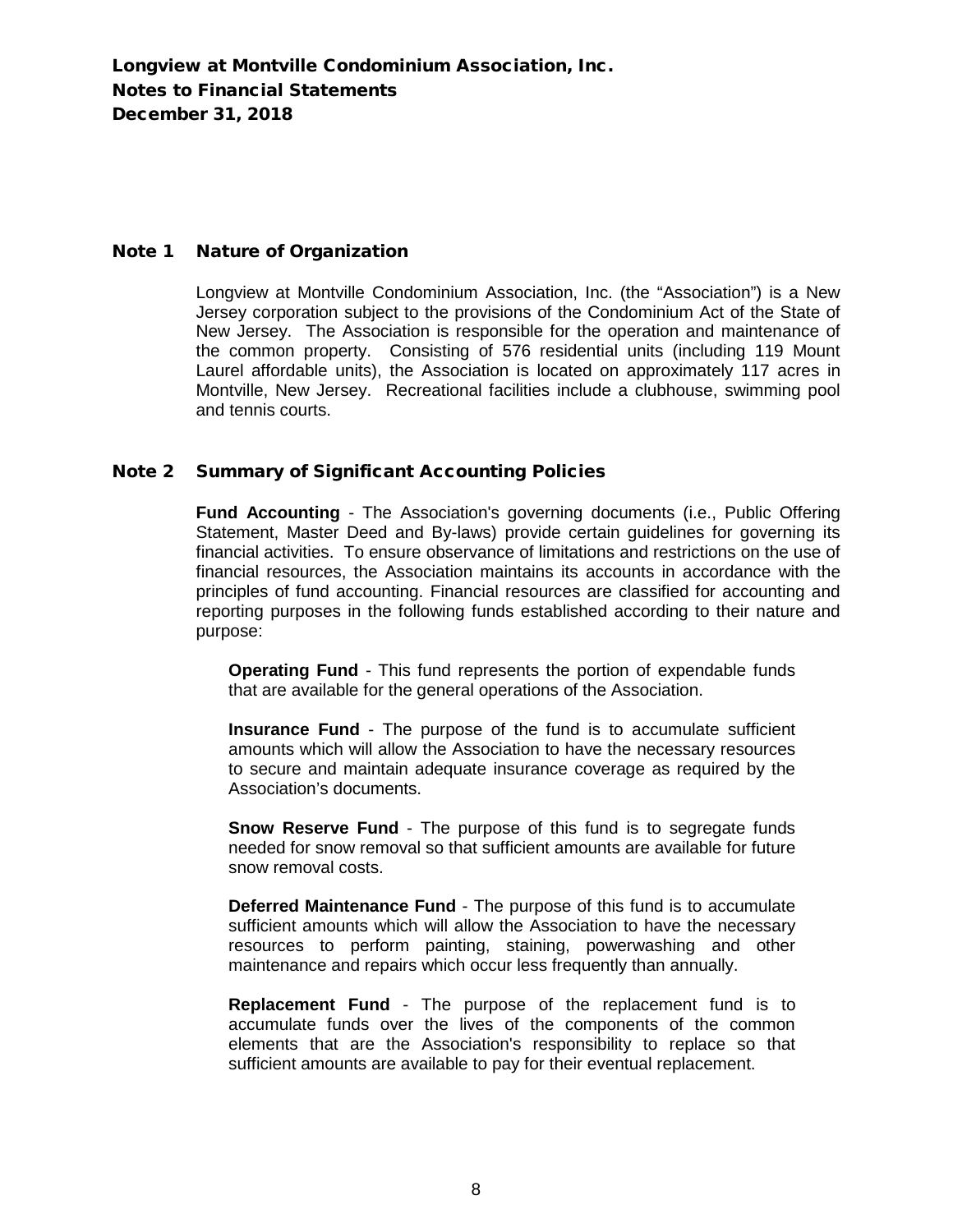#### Note 2 Summary of Significant Accounting Policies (Continued)

**Recognition of Assets** - The Association's property and common elements are owned by the unit owners in condominium form pursuant to the master deed wherein each of the individual unit owners holds legal title to an undivided interest in property constituting the common elements. Accordingly, no amounts related to these common elements are included on the accompanying balance sheet of the Association. The common elements generally consist of sidewalks, roads, recreational facilities, open areas and portions of the buildings not comprising the individual units.

**Cash and Cash Equivalents -** Cash and cash equivalents include cash held in bank deposit accounts, money market funds and other savings accounts.

**Assessments Receivable and Maintenance Assessments** - The Association's members are subject to monthly assessments based upon the annual budget and as determined by the Board of Trustees. The Association retains excess operating funds at the end of the operating year, if any, for use in future operating periods, or as otherwise specified by the Association's governing documents. A portion of the monthly assessments to owners are allocated to each of the respective funds as per the accompanying financial statements.

On a periodic basis, the Board and management evaluate the assessments receivable and estimate an allowance for doubtful accounts, based on the current legal status of past due accounts.

**Interest Income** - The Board's policy is to retain interest income earned on cash equivalents and certificates of deposit in the respective fund.

**Income Tax** - Accounting principles generally accepted in the United States of America require the evaluation of tax positions taken by the Association and recognize a tax liability if an uncertain position has been taken which, more likely than not, would not be sustained upon examination by the Internal Revenue Service. In evaluating the Association's tax provisions and accruals, the Association has concluded that as of December 31, 2018, there are no uncertain tax positions taken or expected to be taken that would require recognition of a liability or disclosure in the financial statements.

**Estimates** - The preparation of financial statements in conformity with generally accepted accounting principles requires the Board to make estimates and assumptions that affect reported amounts and disclosures. Accordingly, actual results could differ from those estimates.

**Subsequent Events** - The Board and management have evaluated events and transactions for potential recognition or disclosure through the date of the auditor's report, which is the date the financial statements were available to be issued.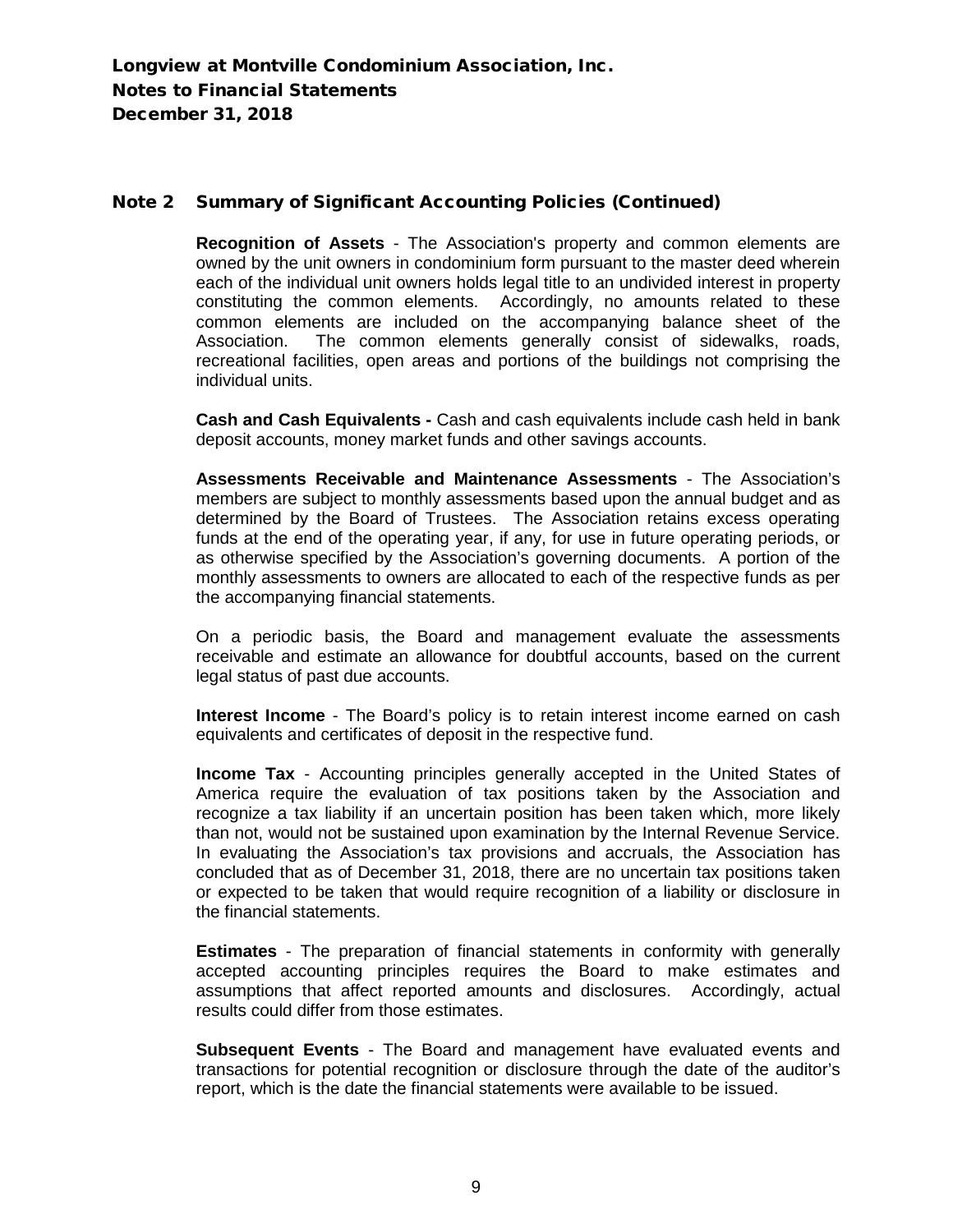### Note 3 Certificates of Deposit

At December 31, 2018, certificates of deposit consisted of the following:

|                    |                           |                    |           | Snow      |             |
|--------------------|---------------------------|--------------------|-----------|-----------|-------------|
|                    |                           |                    | Operating | Reserve   | Replacement |
| Maturity           | Interest Rate             | Total              | Fund      | Fund      | Fund        |
|                    |                           |                    |           |           |             |
| Within one year    | 1.60% - 2.40% \$1,190,000 |                    | \$150,000 | \$290,000 | \$750,000   |
| One to two years   | $1.95\% - 4.90\%$         | 800,000            |           |           | 800,000     |
| Two to three years | $2.75\% - 3.25\%$         | 650,000            | ٠         |           | 650,000     |
|                    |                           |                    |           |           |             |
| Total              |                           | <u>\$2,640,000</u> | \$150,000 | \$290,000 | \$2,200,000 |

The Association has the ability and intent to hold these investments until their maturity date. At December 31, 2018, market values approximated costs. Fair value is measured based on Level 2 inputs which are quoted prices in markets that are not considered to be active or financial instruments for which all significant inputs are observable, either directly or indirectly.

### Note 4 Due from Township / Township Reimbursement

The Association has an agreement with the Township of Montville whereby the Township reimburses the Association for certain municipal costs incurred (e.g., snow removal, street lighting, street cleaning and leaf disposal). The reimbursement for calendar year 2017 was received in January 2019 and is recorded in the accompanying financial statements, of which a portion of the reimbursement specific for snow removal costs is allocated to the snow reserve fund. The reimbursement for 2018 will be recorded in the year in which received.

In addition, the Township is responsible for repairs to the roadways.

#### Note 5 Income Taxes

Under the Internal Revenue Code, associations may be taxed as a condominium association at their election, or as a regular corporation. If certain criteria are met, the Association may select either method in any year. A method selected in one year affects only that year and the Association is free to select either method in future years.

The Association qualifies as a condominium association under Internal Revenue Code Section 528 for the year ended December 31, 2018. A provision for income taxes was not necessary based on the excess of non-exempt function expenses over non-exempt function income.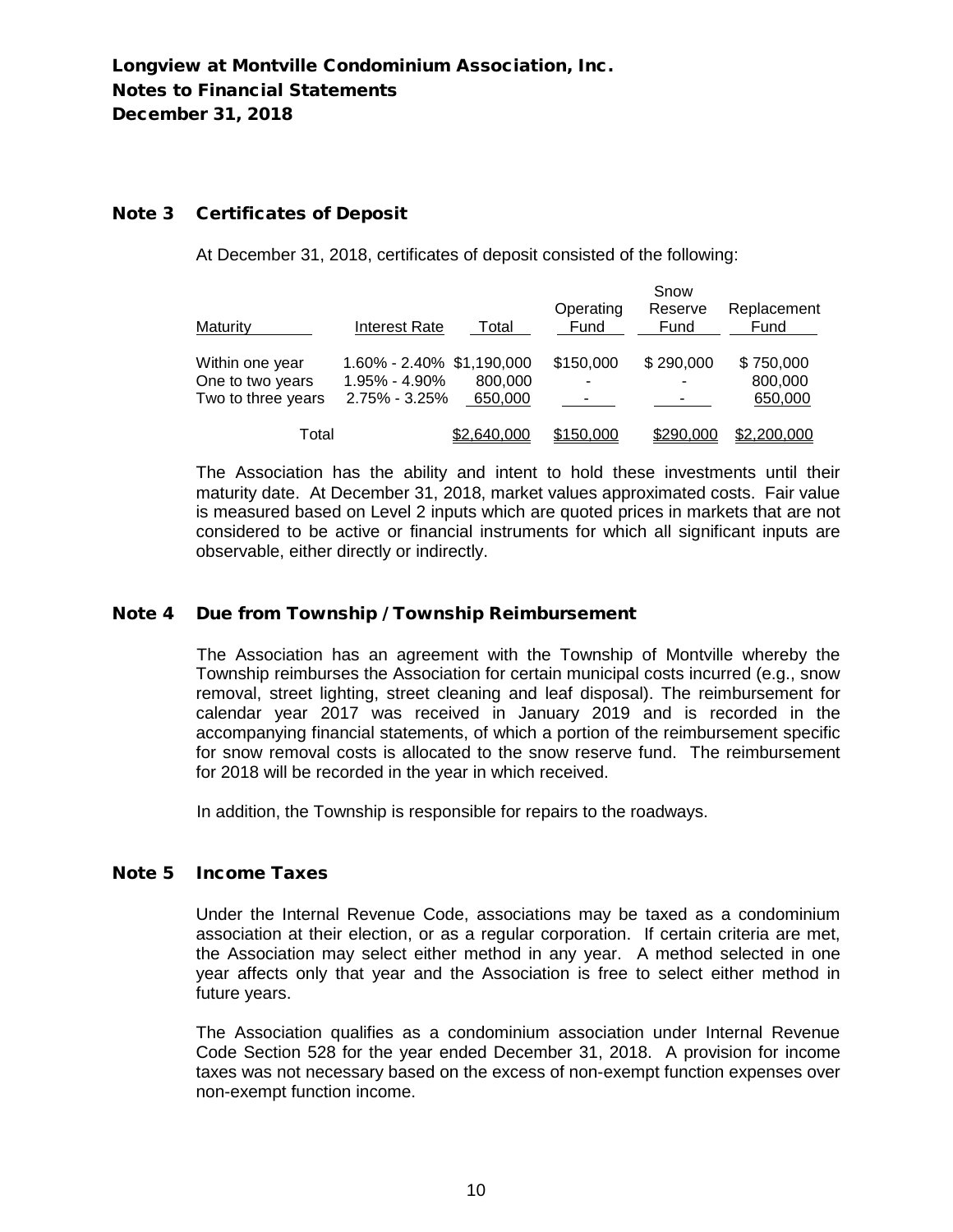### Note 5 Income Taxes (Continued)

The Association's income tax returns are subject to routine examination by the Internal Revenue Service generally for three years after the returns are filed; however, there are currently no audits for any tax periods in progress.

The Association is incorporated pursuant to Title 15A of the New Jersey Statutes and, therefore, is not liable for New Jersey corporation business income tax.

#### Note 6 Replacement Fund

The Association's governing documents require that funds be accumulated for future major repairs and replacements. Accumulated funds are held in separate accounts and are generally not available for expenditures for normal operations.

FWH Associates, P.A., professional engineering consultants, updated the replacement study effective January 2015 to estimate the remaining useful lives and the replacement costs of the components of common property. The estimates were based on the then current estimated replacement costs. The table included in the unaudited supplementary information on future major repairs and replacements is based on this study.

The Board is funding for major repairs and replacements in accordance with the recommended annual contributions of \$1,163,462 utilizing the 5% threshold funding methodology. Threshold funding sets a replacement funding goal of keeping the replacement fund balance above a specified dollar amount at its lowest accumulated amount, as specified by the Board, which is below the full funding projected amount. Interest income earned on replacement fund cash equivalents and certificates of deposits, and one-half of working capital contributions (Note 8), are also allocated to the replacement fund.

The Board is in the process of reviewing the updated study performed by FWH which will be effective January 1, 2019.

Funds are being accumulated in the replacement fund based upon estimated costs for repairs and replacements of common property components. Actual expenditures may vary from the estimated amounts and the variations may be material. Therefore, amounts accumulated in the replacement fund may not be adequate to meet all future needs for major repairs and replacements. If additional funds are needed, the Association has the right to increase regular assessments, pass special assessments or delay major repairs and replacements until funds are available, if possible.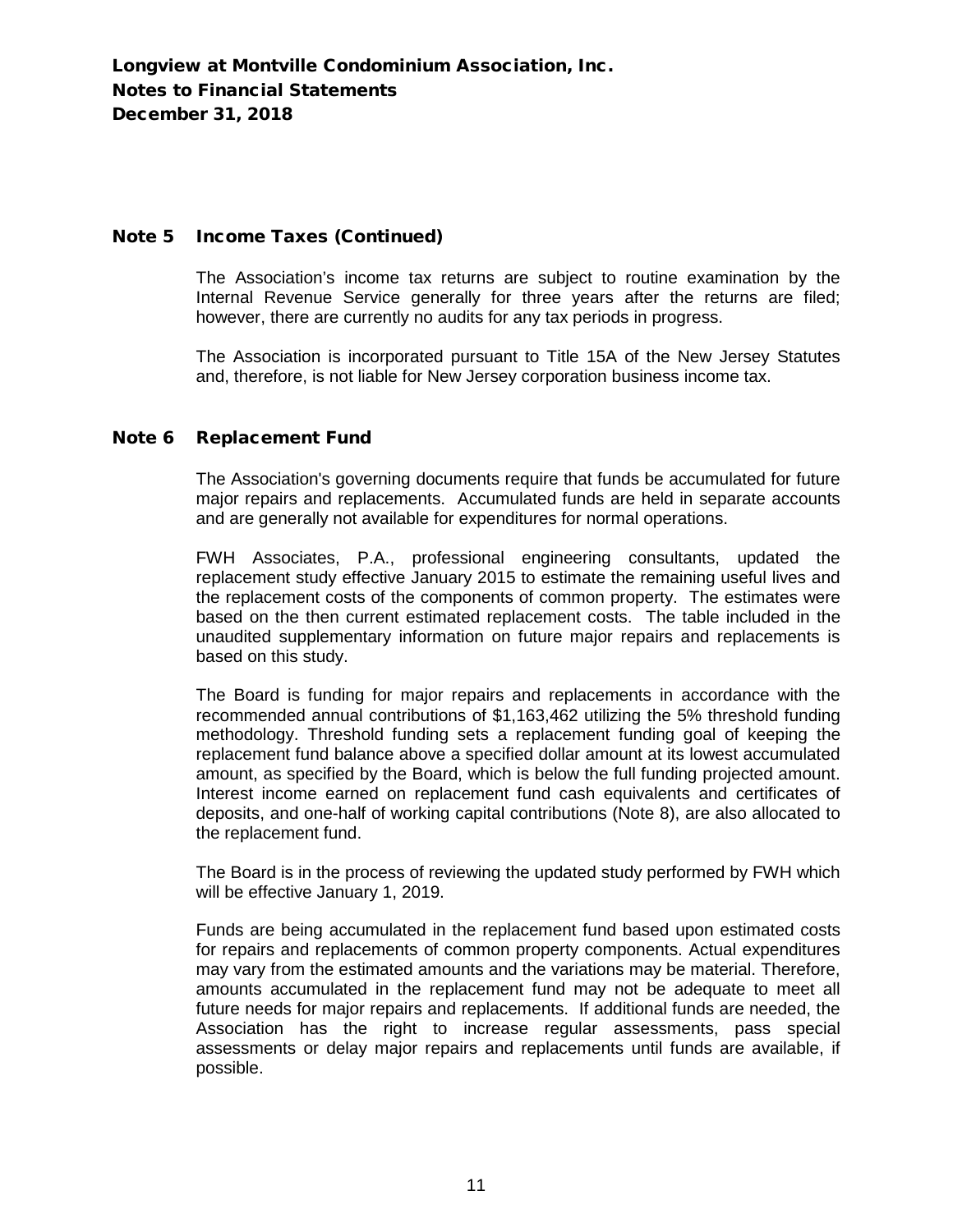#### Note 7 Loan Payable

During October 2013, the Association was approved for a \$2.5 million term loan with Valley National Bank. Following the closing date of the loan, there was a twelve month advance period, during which time interest only payments were due on the unpaid principal balance at a floating rate equal to Wall Street Journal's announced Prime Rate plus one-half percent, with a floor of 3.75%. During November 2014, the Association drew \$2.5 million on the line of credit, at which time the outstanding principal balance converted to a term loan payable over forty-eight months. The term interest rate is fixed at 4.25%. The loan was collateralized by the assignment of the Association's assessments receivable and future revenues, including regular and special assessments, if any. The loan was being funded by annual maintenance assessments. During June 2018, the remaining principal balance of the loan was paid in full. Interest expense totaled \$8,687 in 2018 which is charged to the replacement fund.

#### Note 8 Working Capital Contributions

In accordance with Association documents, upon the acquisition of title to a unit, each new member of the Association is required to contribute a one-time, nonrefundable working capital contribution equivalent to two months of the current maintenance assessments in effect at the time of closing; one month's assessment is recorded as a separate capital component of the operating fund and one-months assessments is allocated to the replacement fund.

#### Note 9 Special Assessment

During April 2018, the Board approved a special assessment of \$342,791 to cover excessive snow removal costs, storm damage clean-up, tree removal and replacement, stump grinding, and DCA inspections. The assessment was payable over three months beginning in June 2018 ranging from \$58 to \$281 per unit per month based on each unit's proportionate share of ownership interest. The Board chose to allocate two months of the assessment to the snow reserve fund and one month to the operating fund as recorded in the accompanying financial statements.

#### Note 10 Insurance Claims

During March 2018, excessive wind caused damages which resulted in an insurance claim. The Association received proceeds of \$81,393 which have been allocated to the snow reserve fund. The related storm damage expenses are also charged to the snow reserve fund. In addition, during September 2018, another insurance claim resulted from water damages to a unit in the Association which has a proof of loss of \$37,454. During 2018, the Association received proceeds of \$28,115 which are recorded as operating revenues in the accompanying financial statements. However, no expenses were incurred for the water damage claim as of December 31, 2018; therefore, an accrual has been recorded for the unexpended proceeds.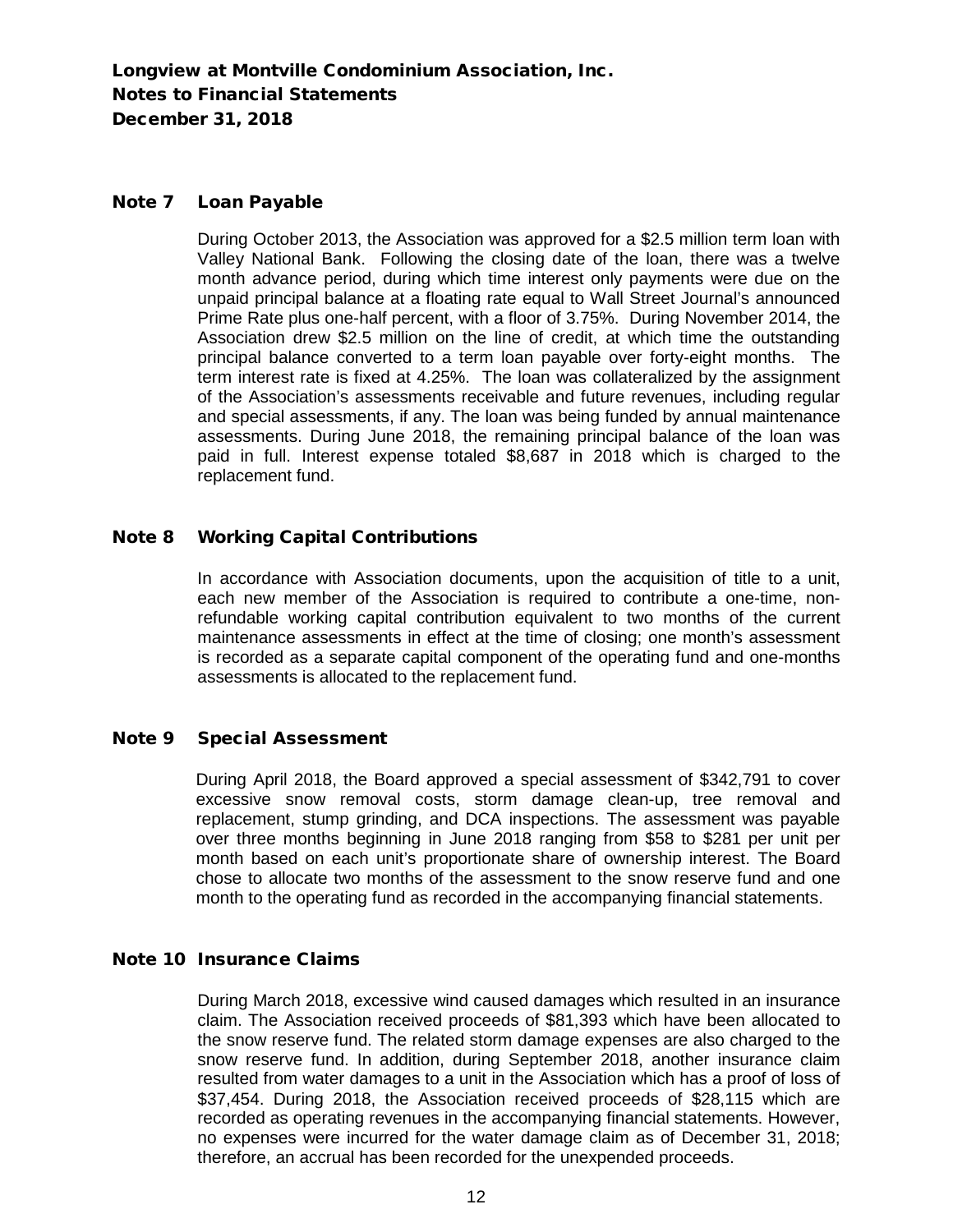## Supplementary Information Longview at Montville Condominium Association, Inc. Schedule of Future Major Repairs and Replacements December 31, 2018

FWH Associates, P.A., professional engineering consultants, updated the replacement study effective January 2015 to estimate the remaining useful lives and the replacement costs of the components of common property. Replacement costs were based on the estimated costs to repair or replace the common property components at the date of the study. Estimated current replacement costs have not been revised since that date and do not take into account the effects of inflation between the date of the study and the date that the components will require repair or replacement.

The following table is based on the study and presents significant information about the components of common property.

|                            |                                             | As of 2015 Study<br>(Unaudited)         |
|----------------------------|---------------------------------------------|-----------------------------------------|
|                            | <b>Estimated</b><br><b>Remaining Useful</b> | <b>Estimated Current</b><br>Replacement |
| <b>Components</b>          | Lives (Years)                               | Costs                                   |
| Roadways                   | 5                                           | \$<br>482,800                           |
| <b>Driveways</b>           | $1 - 42$                                    | 2,627,013                               |
| Sidewalks/service walks    | $1 - 11$                                    | 959,384                                 |
| Dumpster pads              | 9                                           | 13,338                                  |
| Mailbox pads               | $9 - 12$                                    | 13,824                                  |
| Concrete pavers - entrance | 9                                           | 67,525                                  |
| Fences                     | $3 - 18$                                    | 899,783                                 |
| Lawn irrigation            | $4 - 7$                                     | 184,500                                 |
| Safety mirrors             | 1                                           | 1,836                                   |
| Entrance sign              | $\overline{7}$                              | 6,000                                   |
| <b>Tennis courts</b>       | $1 - 7$                                     | 108,500                                 |
| Swimming pool              | $2 - 10$                                    | 139,340                                 |
| Gazebo                     | 4                                           | 8,800                                   |
| Wood trellis/arbor         | $\overline{2}$                              | 20,989                                  |
| Roofs                      | $0 - 29$                                    | 5,053,055                               |
| Gutters and leaders        | $7 - 17$                                    | 754,570                                 |
| Siding                     | $1 - 48$                                    | 2,269,834                               |
| <b>Decks</b>               | $7 - 19$                                    | 2,525,608                               |
|                            |                                             |                                         |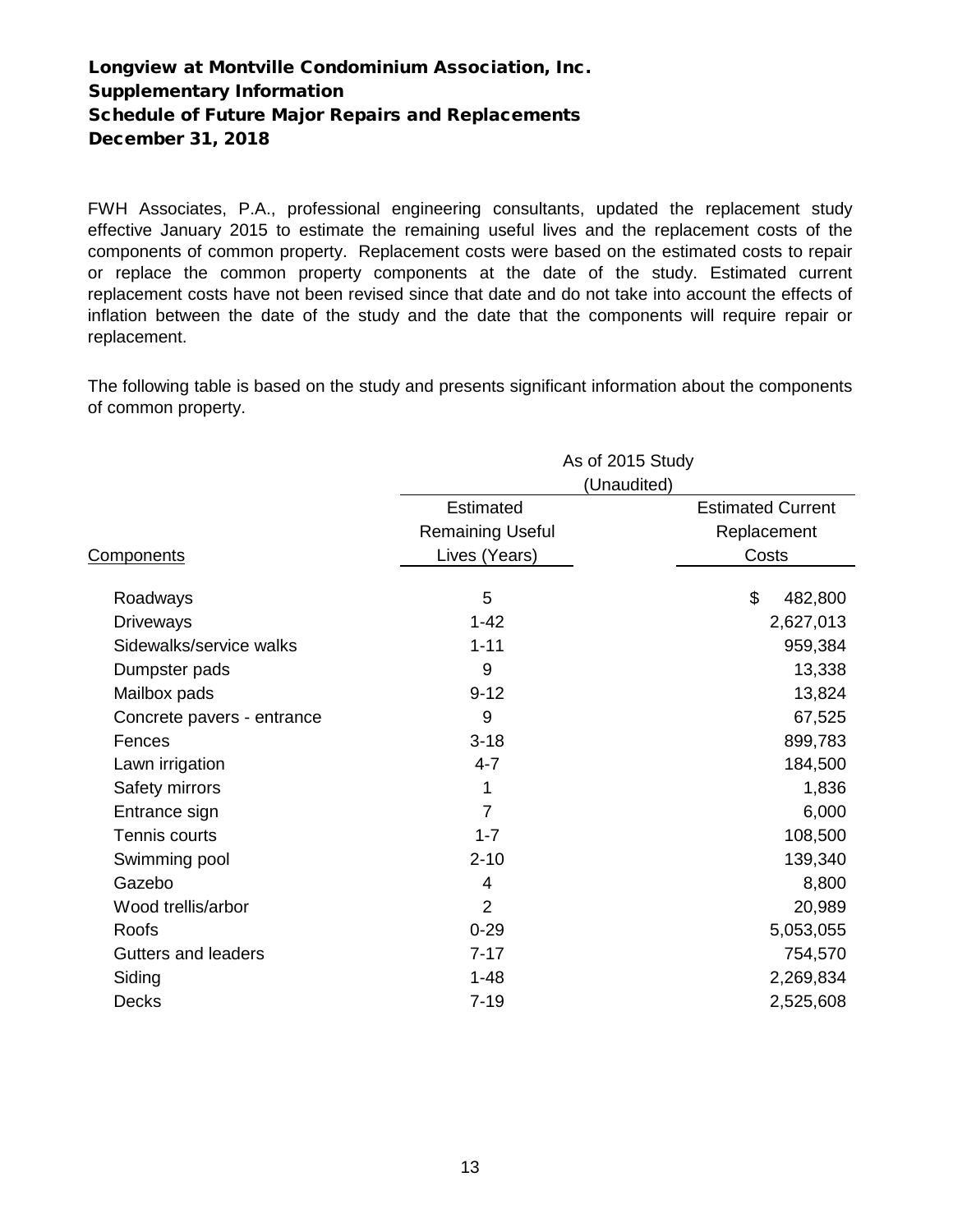Schedule of Future Major Repairs and Replacements Supplementary Information Longview at Montville Condominium Association, Inc. December 31, 2018

|                               | As of 2015 Study        |                          |  |  |  |
|-------------------------------|-------------------------|--------------------------|--|--|--|
|                               |                         | (Unaudited)              |  |  |  |
| (Continued)                   | <b>Estimated</b>        | <b>Estimated Current</b> |  |  |  |
|                               | <b>Remaining Useful</b> | Replacement              |  |  |  |
| <b>Components</b>             | Lives (Years)           | Costs                    |  |  |  |
|                               |                         |                          |  |  |  |
| Chimney caps                  | 13-39                   | 152,100                  |  |  |  |
| Façade                        | $9 - 12$                | 1,399,934                |  |  |  |
| <b>Steps</b>                  | $9 - 12$                | 570,896                  |  |  |  |
| Porches                       | $9 - 12$                | 322,528                  |  |  |  |
| Railings                      | $6 - 7$                 | 62,356                   |  |  |  |
| <b>Patios</b>                 | $9 - 12$                | 807,900                  |  |  |  |
| <b>Stairs</b>                 | 5                       | 22,214                   |  |  |  |
| Paver walks                   | 12                      | 157,378                  |  |  |  |
| Clubhouse - interior elements | $4 - 21$                | 198,927                  |  |  |  |
| Recycle buildings             | $4 - 24$                | 5,912                    |  |  |  |
| <b>HVAC</b>                   | $1 - 12$                | 35,175                   |  |  |  |
|                               |                         | \$19,872,019             |  |  |  |

| Replacement fund balance as of December 31, 2018 | \$2,357,449 |
|--------------------------------------------------|-------------|
|--------------------------------------------------|-------------|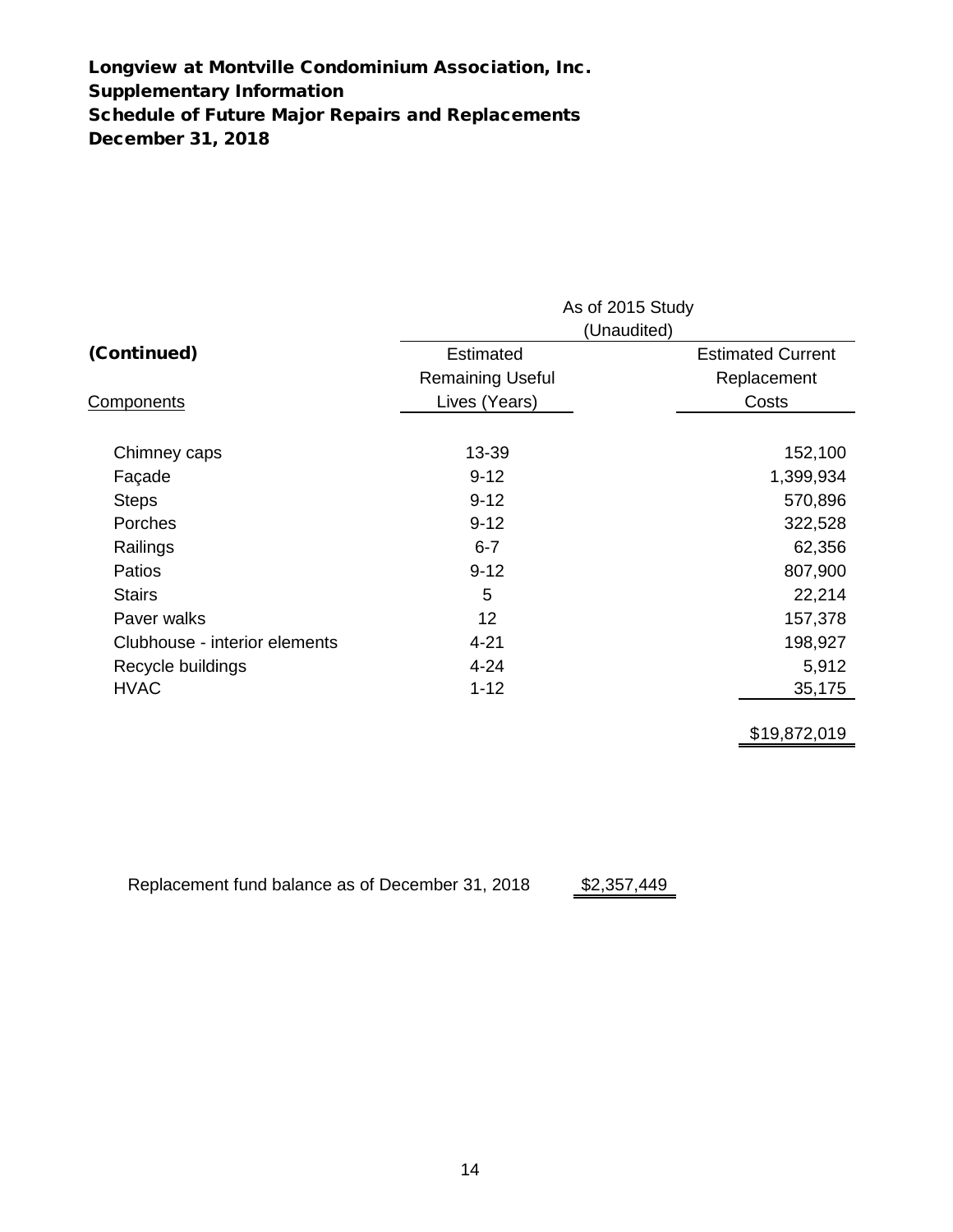Longview at Montville Condominium Association, Inc.

Supplementary Information

Schedule of Total Revenues, Operating Expenses and

Allocations to the Funds - Actual to Budget

For the Year Ended December 31, 2018

(With Comparative Totals for 2017)

|                                      | 2018            | 2017          |    |           |
|--------------------------------------|-----------------|---------------|----|-----------|
|                                      |                 | (Unaudited)   |    |           |
|                                      | Actual          | <b>Budget</b> |    | Actual    |
| <b>Revenues</b>                      |                 |               |    |           |
| Maintenance assessments              | \$<br>2,637,913 | \$2,637,923   | \$ | 2,512,291 |
| Special assessment                   | 342,791         |               |    |           |
| Insurance claim proceeds             | 109,508         |               |    | 22,547    |
| Township reimbursement               | 41,700          | 41,000        |    | 42,619    |
| Interest income                      | 39,990          |               |    | 19,545    |
| Legal fees reimbursement             | 5,922           | 5,000         |    | 3,694     |
| Late fees and fines income           | 4,219           | 9,000         |    | 7,616     |
| Clubhouse rental income              | 2,000           | 3,000         |    | 4,500     |
| Other income                         | 820             | 2,000         |    | 4,855     |
| <b>Total Revenues</b>                | 3,184,863       | 2,697,923     |    | 2,617,667 |
|                                      |                 |               |    |           |
| <b>Expenses</b>                      |                 |               |    |           |
| <b>Administrative</b>                |                 |               |    |           |
| Insurance                            | 355,543         | 354,991       |    | 284,102   |
| Management services                  | 173,000         | 173,000       |    | 173,000   |
| Insurance claim expense              | 28,115          |               |    | 22,547    |
| Office                               | 14,050          | 10,000        |    | 9,325     |
| Legal - general and litigation       | 12,641          | 17,500        |    | 9,959     |
| Legal - collections                  | 7,135           | 7,500         |    | 3,913     |
| Postage                              | 6,088           | 6,000         |    | 4,982     |
| Audit                                | 5,600           | 5,750         |    | 5,600     |
| Bad debt expense                     | 5,371           | 12,000        |    | 7,918     |
| Architectural and engineering        | 5,197           | 2,500         |    | 3,875     |
| <b>Miscellaneous</b>                 | 3,131           | 2,550         |    | 3,626     |
| Licenses and fees                    | 1,812           | 500           |    | 397       |
| <b>DCA</b> inspections               |                 |               |    | 15,256    |
| <b>Total Administrative Expenses</b> | 617,683         | 592,291       |    | 544,500   |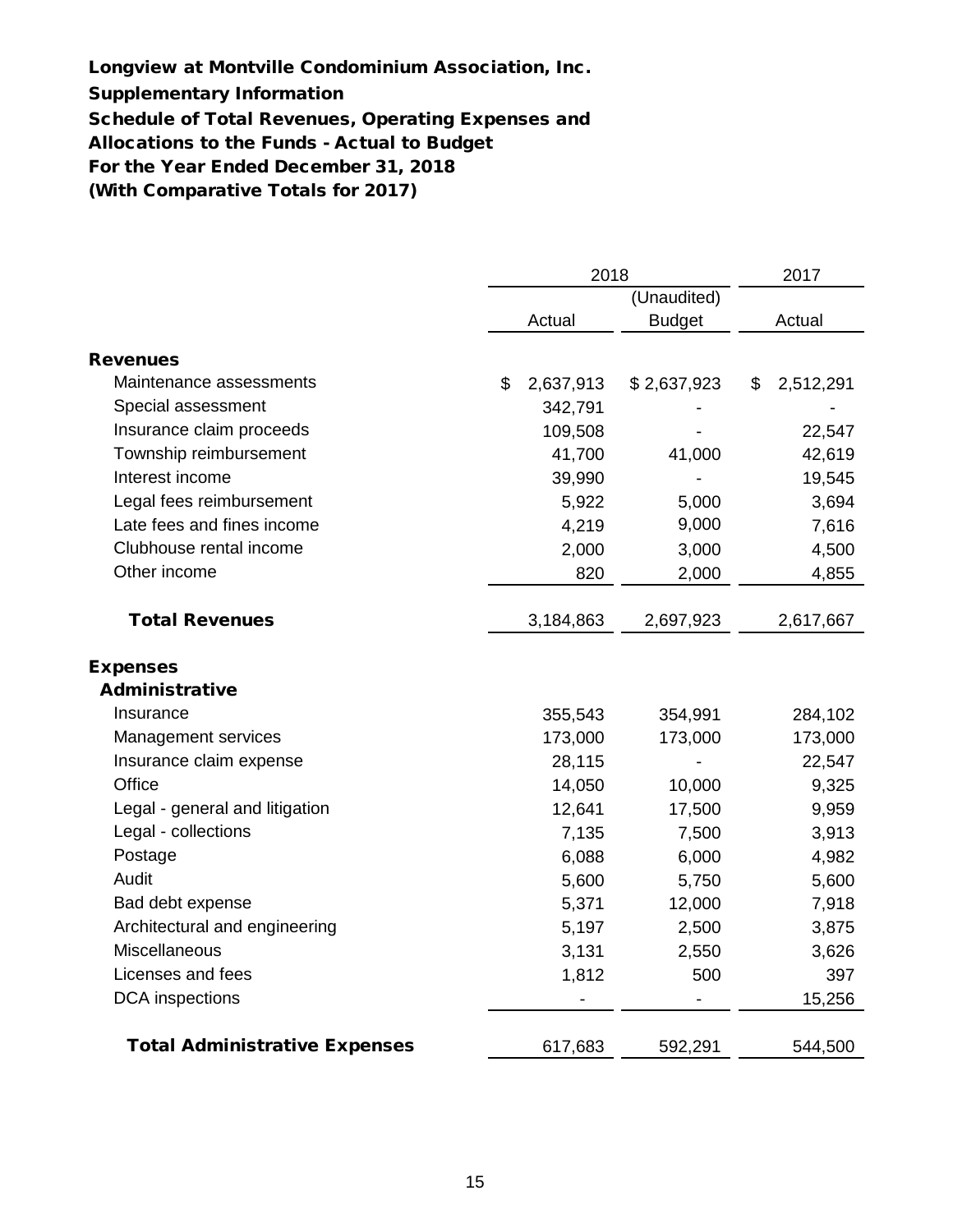Supplementary Information Allocations to the Funds - Actual to Budget (With Comparative Totals for 2017) Schedule of Total Revenues, Operating Expenses and For the Year Ended December 31, 2018 Longview at Montville Condominium Association, Inc.

|                                       | 2018    |               | 2017    |
|---------------------------------------|---------|---------------|---------|
|                                       |         | (Unaudited)   |         |
|                                       | Actual  | <b>Budget</b> | Actual  |
| <b>Expenses (Continued)</b>           |         |               |         |
| <b>Building and Grounds</b>           |         |               |         |
| Landscaping services/mulching         | 331,794 | 350,522       | 350,113 |
| General repairs and maintenance       | 51,441  | 45,000        | 37,483  |
| Gutter cleaning                       | 40,425  | 32,000        | 30,089  |
| Landscaping - other                   | 34,593  | 55,000        | 51,971  |
| Water/sewer line repairs              | 27,893  | 21,000        | 48,623  |
| Sprinkler system operation and repair | 23,291  | 24,500        | 24,899  |
| Exterminating                         | 16,452  | 10,000        | 6,735   |
| Paving stone repairs                  | 8,850   | 32,000        | 31,794  |
| Deck repairs                          | 7,721   | 5,000         | 2,693   |
| Roof repairs                          | 2,591   | 1,500         | 797     |
| Pond maintenance                      | 2,168   | 2,500         | 2,610   |
| <b>Total Building and Grounds</b>     |         |               |         |
| <b>Expenses</b>                       | 547,219 | 579,022       | 587,807 |
| <b>Pool and Clubhouse</b>             |         |               |         |
| Pool contract                         | 41,934  | 32,500        | 28,309  |
| Pool repairs and supplies             | 13,217  | 5,000         | 3,924   |
| Clubhouse security/alarm              | 8,645   | 5,000         | 4,016   |
| Clubhouse cleaning and maintenance    | 7,493   | 8,000         | 9,996   |
| Spa/health club repairs               | 5,694   | 5,000         | 3,813   |
| Tennis court repairs                  | 3,479   | 3,000         | 1,790   |
| <b>Total Pool and Clubhouse</b>       |         |               |         |
| <b>Expenses</b>                       | 80,462  | 58,500        | 51,848  |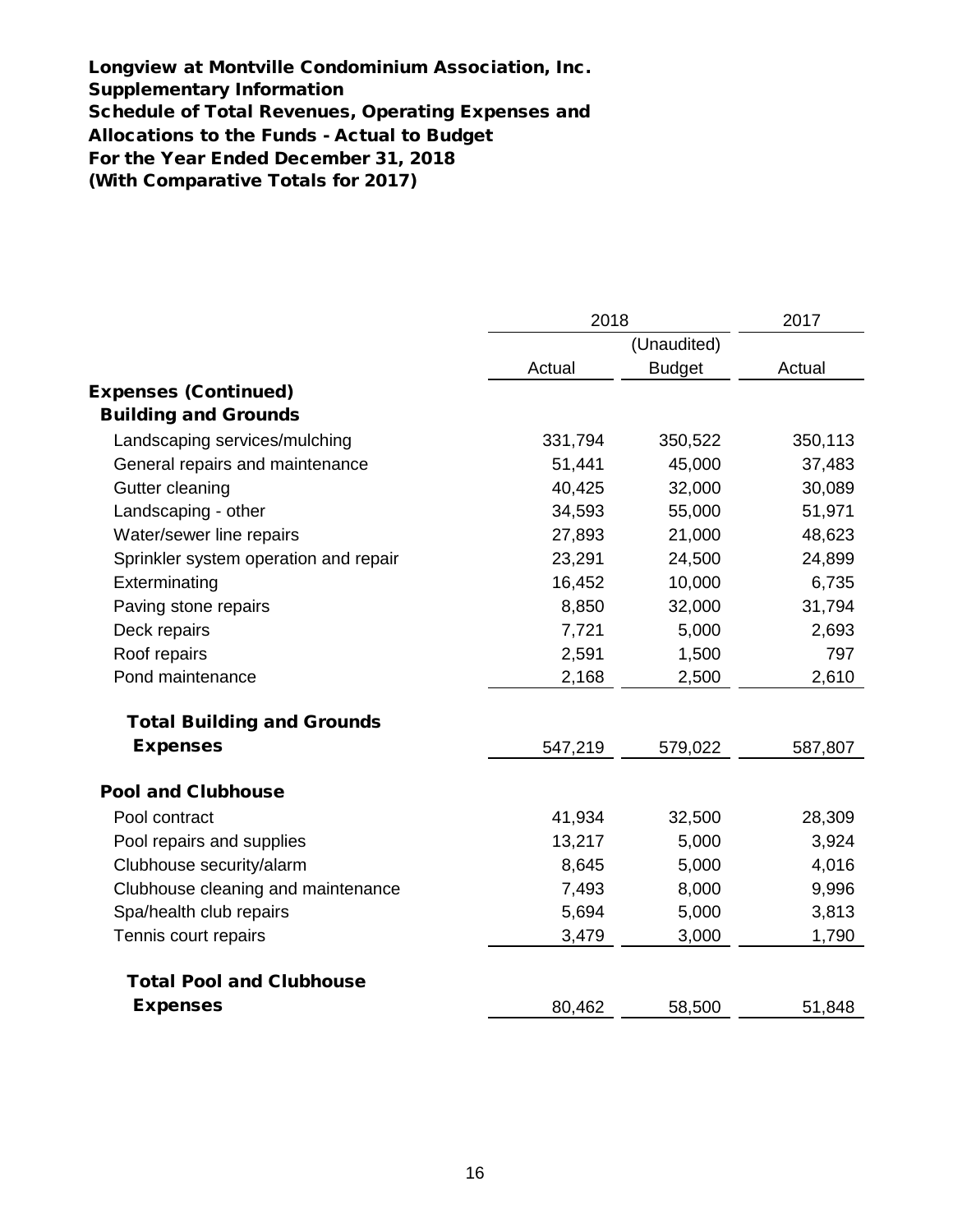Allocations to the Funds - Actual to Budget Schedule of Total Revenues, Operating Expenses and For the Year Ended December 31, 2018 Supplementary Information Longview at Montville Condominium Association, Inc. (With Comparative Totals for 2017)

|                                         | 2018    | 2017          |         |
|-----------------------------------------|---------|---------------|---------|
|                                         |         |               |         |
|                                         | Actual  | <b>Budget</b> | Actual  |
| <b>Expenses (Continued)</b>             |         |               |         |
| <b>Utilities</b>                        |         |               |         |
| Water and sewer                         | 50,994  | 60,000        | 61,822  |
| Electricity and gas                     | 40,807  | 36,000        | 41,962  |
| Telephone                               | 3,968   | 4,000         | 3,837   |
| <b>Total Utilities Expenses</b>         | 95,769  | 100,000       | 107,621 |
| <b>Allocations to Funds -</b>           |         |               |         |
| <b>Snow Reserve Fund</b>                |         |               |         |
| Special assessment                      | 231,692 |               |         |
| Maintenance assessments (contributions) | 119,773 | 119,773       | 119,773 |
| Insurance claim proceeds                | 81,393  |               |         |
| Township reimbursement                  | 19,770  |               | 19,770  |
| Interest income                         | 1,357   |               | 1,455   |
| <b>Total Snow Reserve Fund</b>          |         |               |         |
| <b>Allocations</b>                      | 453,985 | 119,773       | 140,998 |
| <b>Deferred Maintenance Fund</b>        |         |               |         |
| Maintenance assessments (contributions) | 110,000 | 110,000       | 119,000 |
| Interest income                         | 569     |               | 189     |
| <b>Total Deferred Maintenance Fund</b>  |         |               |         |
| <b>Fund Allocations</b>                 | 110,569 | 110,000       | 119,189 |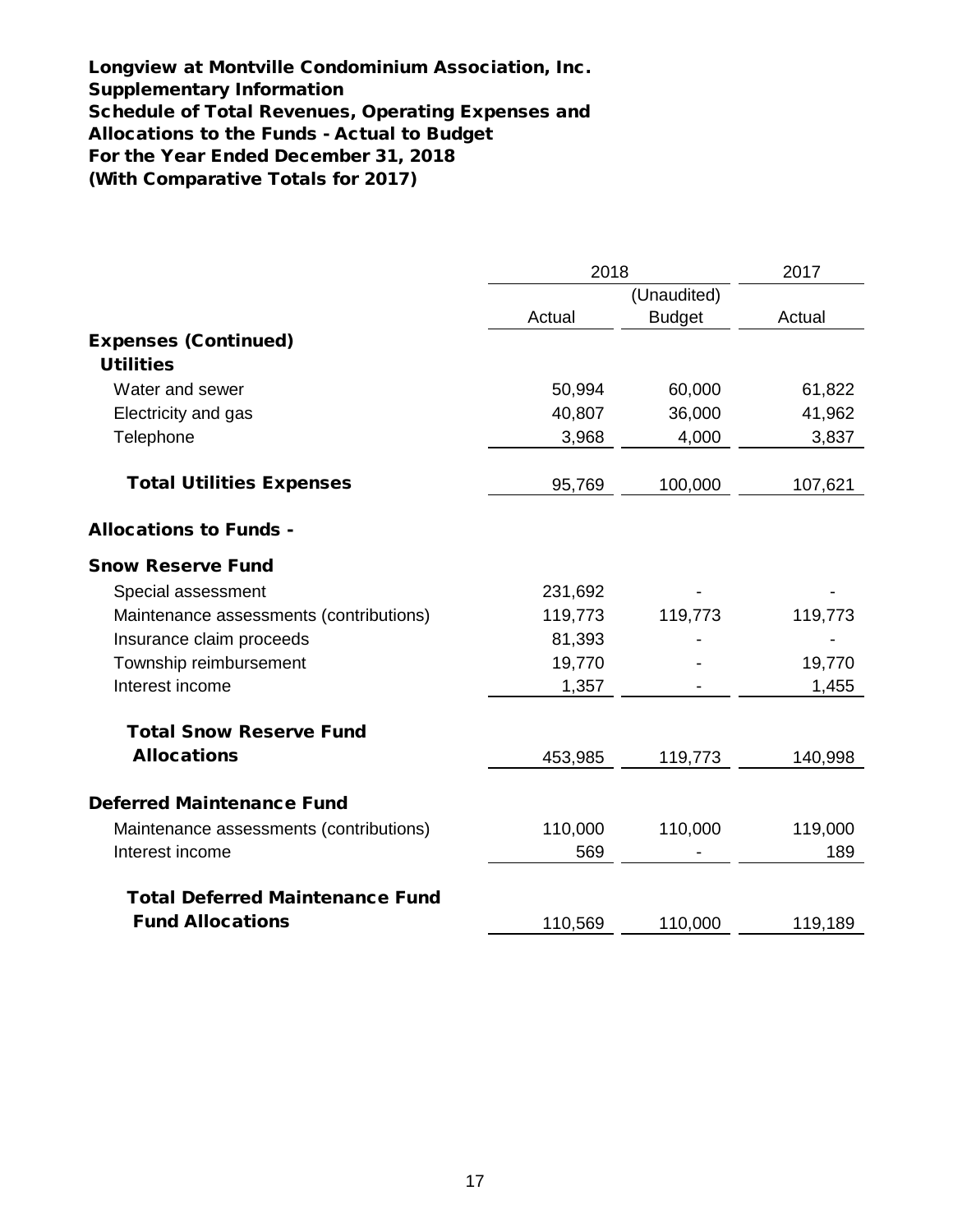Supplementary Information Allocations to the Funds - Actual to Budget Longview at Montville Condominium Association, Inc. Schedule of Total Revenues, Operating Expenses and For the Year Ended December 31, 2018 (With Comparative Totals for 2017)

|                                                                                | 2018 |             |               | 2017 |           |
|--------------------------------------------------------------------------------|------|-------------|---------------|------|-----------|
|                                                                                |      | (Unaudited) |               |      |           |
|                                                                                |      | Actual      | <b>Budget</b> |      | Actual    |
| (Continued)                                                                    |      |             |               |      |           |
| <b>Replacement Fund</b>                                                        |      |             |               |      |           |
| Maintenance assessments (contributions)                                        |      | 1,163,462   | 1,163,462     |      | 1,088,213 |
| Interest income                                                                |      | 34,981      |               |      | 16,808    |
|                                                                                |      |             |               |      |           |
| <b>Total Replacement Fund</b>                                                  |      |             |               |      |           |
| <b>Allocations</b>                                                             |      | 1,198,443   | 1,163,462     |      | 1,105,021 |
| <b>Total Expenses and Allocations</b>                                          |      |             |               |      |           |
| to Funds                                                                       |      | 3,104,130   | 2,723,048     |      | 2,656,984 |
| <b>Excess (Deficiency) of Revenues</b><br><b>Over Expenses Before Budgeted</b> |      |             |               |      |           |
| <b>Carryover Surplus</b>                                                       |      | 80,733      | (25, 125)     |      | (39, 317) |
| <b>Budgeted Carryover Surplus</b>                                              |      |             | 25,125        |      |           |
| <b>Excess (Deficiency) of</b>                                                  |      |             |               |      |           |
| <b>Revenues Over Expenses</b>                                                  |      | 80,733      | \$            |      | (39,317)  |
|                                                                                |      |             |               |      |           |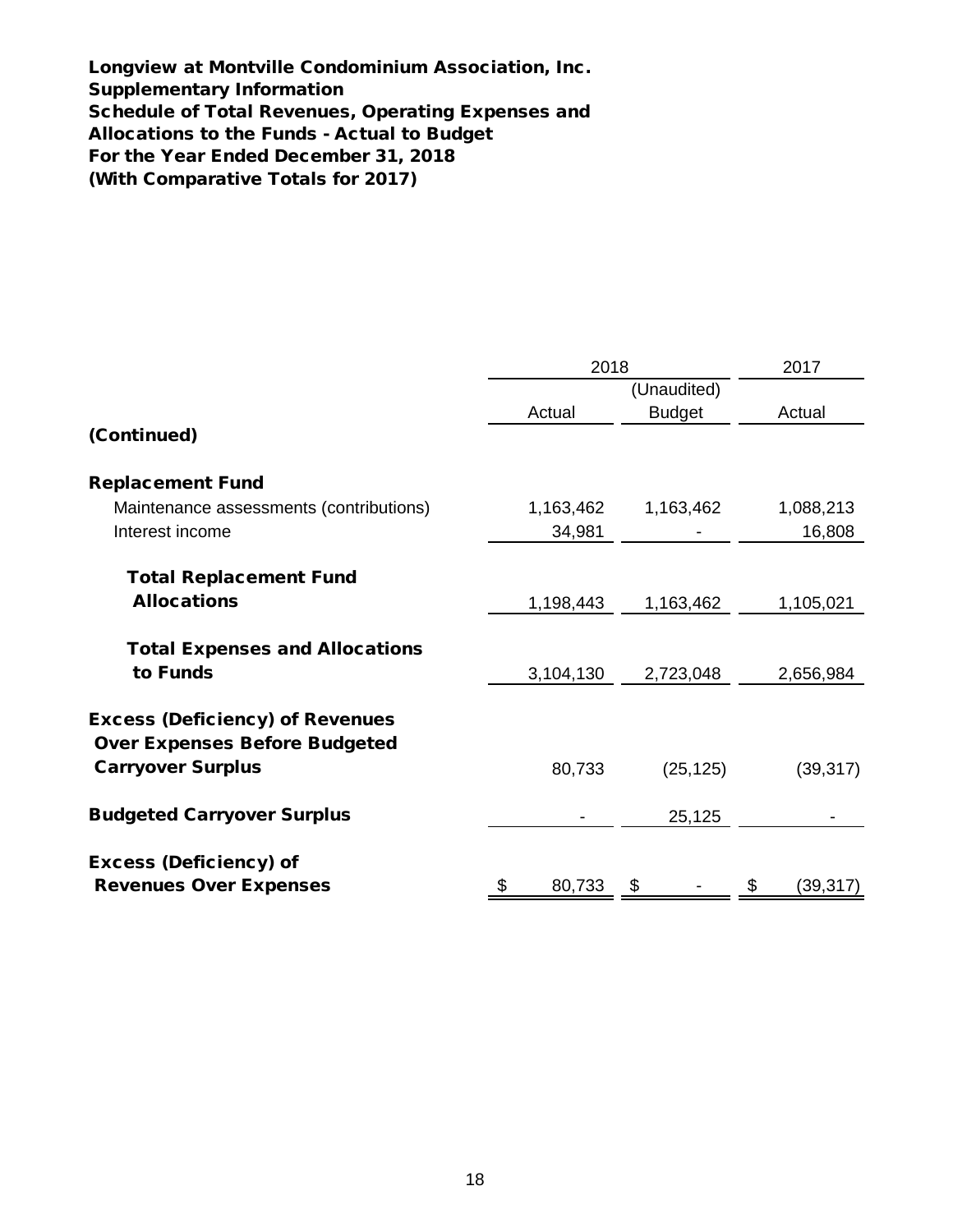For the Year Ended December 31, 2018 Longview at Montville Condominium Association, Inc. Schedule of Non-Operating Fund Expenses (With Comparative Totals for 2017) Supplementary Information

|                                                                                         | 2018 |                              |    | 2017    |  |
|-----------------------------------------------------------------------------------------|------|------------------------------|----|---------|--|
| <b>Snow Reserve Fund Expenses</b><br>Snow removal<br>Storm damage clean-up<br>Tree work | \$   | 232,937<br>132,799<br>37,639 | \$ | 171,693 |  |
| <b>Total Snow Reserve</b><br><b>Fund Expenses</b>                                       |      | 403,375                      | \$ | 171,693 |  |
| <b>Deferred Maintenance Fund Expenses</b><br>Tree removal                               | \$   | 66,719                       | \$ | 25,136  |  |
| Painting and powerwashing<br>Foundation crack repairs<br>Drainage pipe replacement      |      | 65,169<br>10,865<br>8,735    |    | 15,871  |  |
| Salt water softener installation<br>Driveway sealcoating<br>Siding repairs              |      | 3,439<br>1,565<br>1,542      |    |         |  |
| Trim and door painting                                                                  |      |                              |    | 63,868  |  |
| <b>Total Deferred Maintenance</b><br><b>Fund Expenses</b>                               |      | 158,034                      | S  | 104,875 |  |